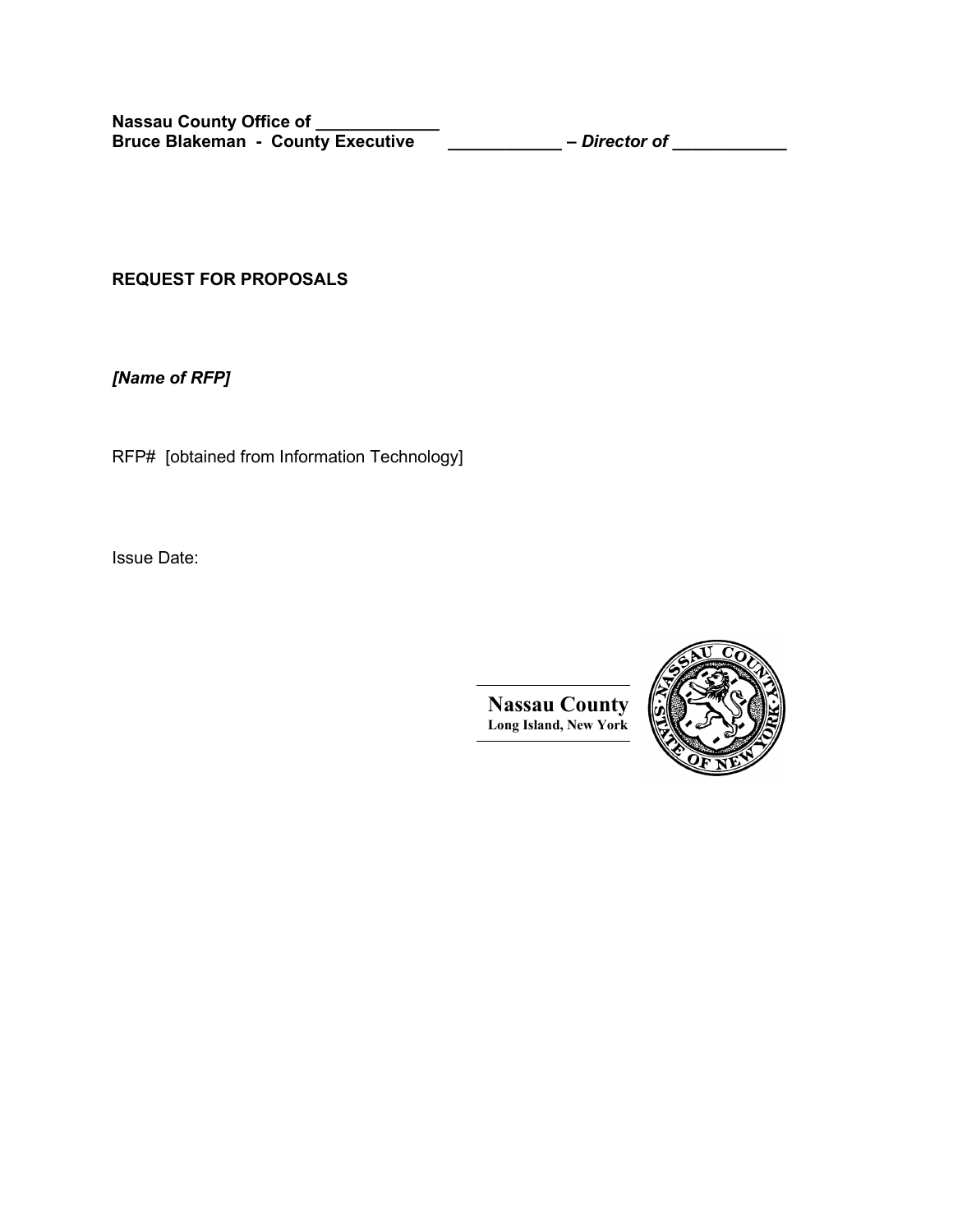# TABLE OF CONTENTS

This RFP contains the following sections:

- A. Introduction
- B. Anticipated Proposal Schedule
- C. Scope of Services
- D. Contract Term
- E. Mandatory Proposal Response Requirements
- F. Proposal Submission Instructions
- G. Proposal Evaluation Criteria
- H. General Information
- I. General Conditions for Proposers
- J. Additional Demonstrative Materials
- K. Award of Contract
- L. Protest Policy

Appendices:

- Appendix A Cost Proposal
- Appendix B Program Description and Staffing
- Appendix E Standard Clauses for Nassau County Contracts Appendix EE – Equal Opportunities for Minorities and Women
	- Appendix L Living Wage Law Certificate of Compliance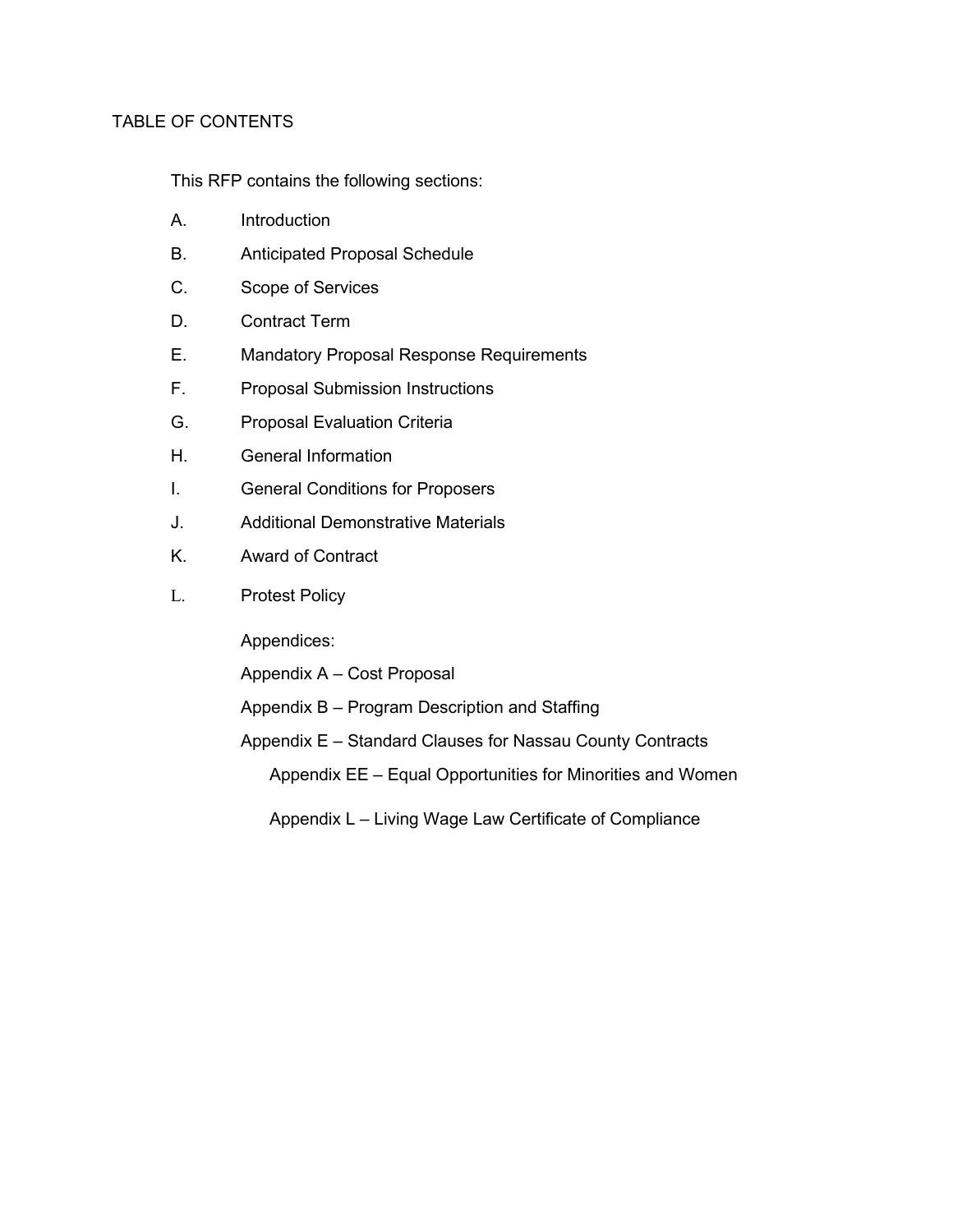Request for Proposal (RFP)

# **A. Introduction**

Nassau County, New York (the "County") is currently seeking proposals from qualified individuals and entities authorized to do business in the State of New York, to provide The purpose of the RFP is to provide Nassau County with proposals and recommendations for

[Further explanation of RFP can be inserted here]

\_\_\_\_\_\_\_\_\_\_\_\_\_\_\_\_\_\_\_\_\_\_\_\_\_\_\_\_\_\_\_\_\_\_\_\_\_\_\_\_\_\_.

Nassau County is committed to a policy of equal opportunity and does not discriminate against vendors on the basis of age, sex, sexual orientation, race, color, creed, religion, ethnicity, national origin, disability, marital status, familial status, veteran status or any other basis protected under federal, state, and local laws, regulations, and ordinances.

## **B. Anticipated Proposal Schedule**

RFP Issue Date RSVP for Proposers' Conference, if necessary Proposers' Conference, if necessary Proposal Due Date Oral Presentation, if necessary Award Date

Dates indicated above are subject to change at the sole discretion of the County.

THE PROPOSER SHOULD PROVIDE A PROPOSAL IN APPENDIX B WHICH MEETS THE SCOPE REQUIREMENTS SET FORTH BELOW. THE COUNTY WILL REVIEW SINGLE OR MULTIPLE PROPOSALS FROM AN INDIVIDUAL OR ENTITY.

# **C. Scope of Services**

The Scope of Services ("Scope") outlined below has been established for the purpose of achieving and implementing program goals and objectives described in this document. Although the Scope is intended to serve as a reference in the preparation of the proposal, forthcoming proposals may offer additional services which support the goals of this job title and compensation review and analysis. [*to be inserted by whoever is creating RFP]*

 $\_$  , and the set of the set of the set of the set of the set of the set of the set of the set of the set of the set of the set of the set of the set of the set of the set of the set of the set of the set of the set of th  $\_$  , and the contribution of the contribution of the contribution of the contribution of  $\mathcal{L}_\text{max}$  $\_$  , and the set of the set of the set of the set of the set of the set of the set of the set of the set of the set of the set of the set of the set of the set of the set of the set of the set of the set of the set of th

# **D. Contract Term**

 $\overline{\phantom{a}}$  , where  $\overline{\phantom{a}}$ 

It is the intent to award a contract for a \_\_\_ year period [*if desirous of renewing contract, may use this language:* with the option to renew for an additional vear period, for a possible total term of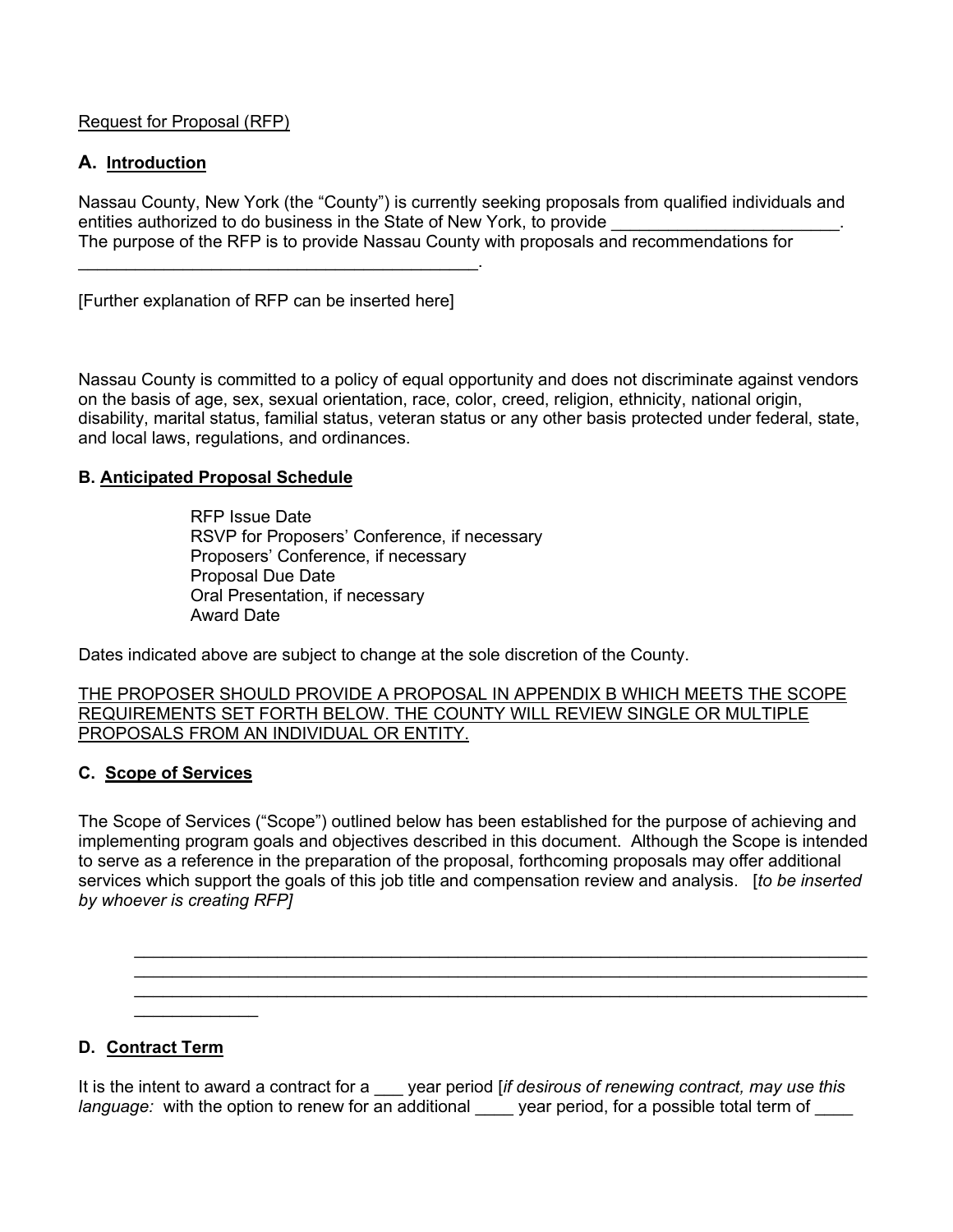years], subject to the County's right of early termination as provided in the contract. The decision to renew the contract(s) will be at the sole discretion of the County.

# **E. Mandatory Proposal Response Requirements**

All proposals must state the period for which the proposal shall remain in effect (i.e., how much time does the County have to accept or reject the proposal under the terms proposed). Such period shall not be less than 180 (one hundred eighty) days from the proposal date.

All Proposals must contain the following:

- 1. Cost Proposal as described in Appendix A**.**
- 2. Proposed approach to the Scope of Work as described in Appendix B containing the proposer's Proposal.
- 3. On or before the RFP Proposal Due Date, the proposer is required to submit the following disclosure forms (the "Disclosure Forms"), which should be submitted in the Nassau County Vendor Portal at:

[https://apex5.nassaucountyny.gov/ords/f?p=312](https://apex5.nassaucountyny.gov/ords/f?p=312:)

- a. A duly completed and verified Business History Form, together with a current certified or verified financial statement and/or other commercially reliable written evidence of the proposer's credit, financial standing and capacity to perform in accordance with the terms of the Contract.
- b. All officers, and any individuals who hold a ten percent (10%) or greater ownership interest in the proposer shall complete and verify the Principal Questionnaire Form.
- c. The County of Nassau Consultant's, Contractor's and Vendor's Disclosure Form.
- d. Additionally, if the proposer utilizes the services of any individual or organization for the purposes of conducting lobbying activities and is awarded the Contract, the successful proposer will be required to provide a copy of the Lobbyist Registration and Disclosure Form, completed and verified by that individual/organization.

## **PLEASE NOTE:**

- If a proposer has previously submitted the Disclosure Forms in the Nassau County Vendor Portal, the proposer must ensure that the forms on file in the Portal are current, accurate, and have been recertified within three (3) months prior to the RFP Proposal Due Date. The Proposer must also ensure that their response to question 7, and its subparts, on the Consultant's, Contractor's, and Vendor's Disclosure Form is provided in relation to the specific solicitation under consideration.
- 4. Living Wage Law Certificate of Compliance, attached as Appendix L.
- 5. The Proposer's Exceptions to the RFP Requirements, if any.

6. All submissions must be signed on the designated signature line by an officer or authorized agent of the proposing party.

7. Additional information that you believe pertinent to the County's requirements.

8. Statement proposer has registered with the County as a vendor.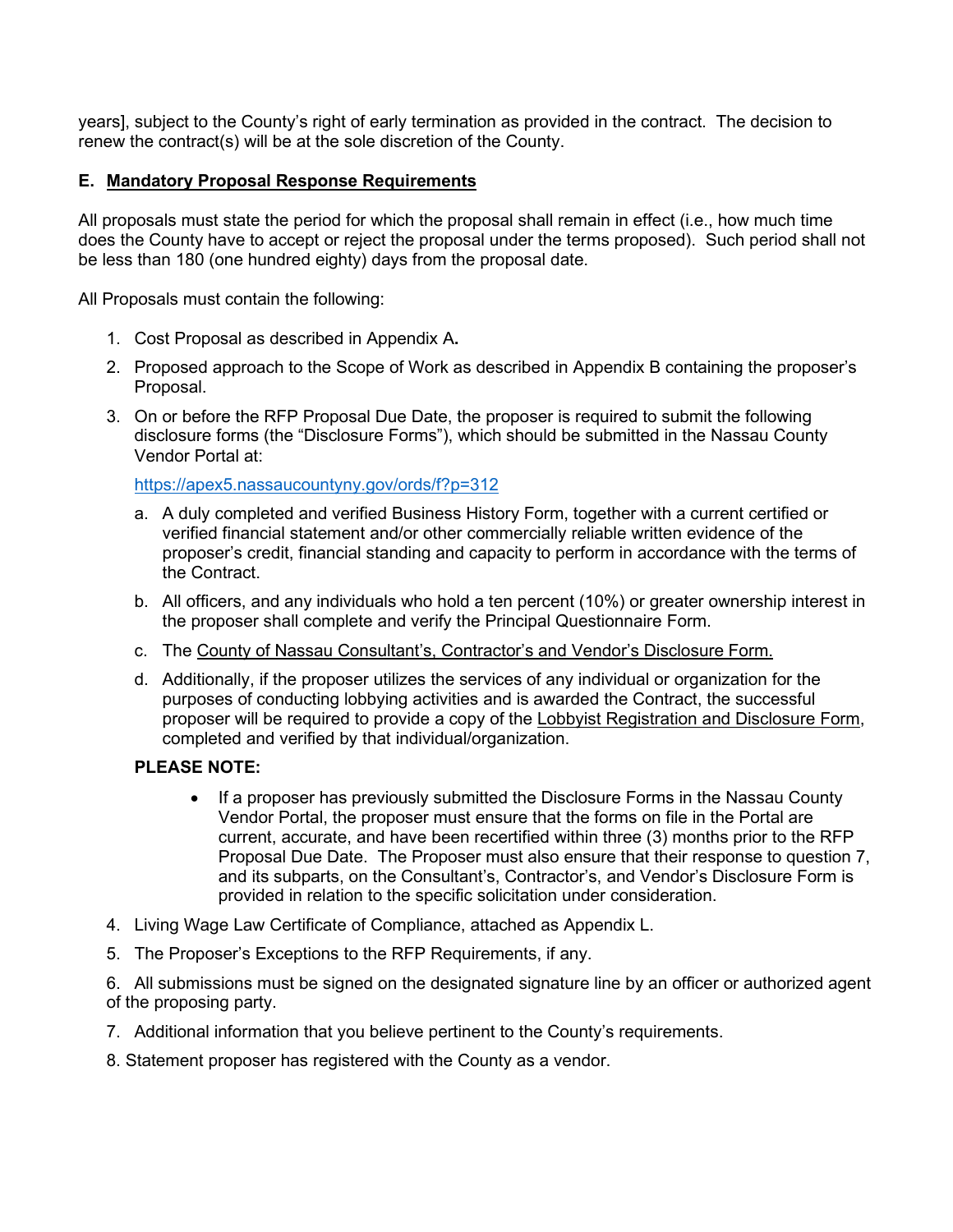# **F. Proposal Submission Instructions**

Each proposal shall be prepared simply and economically avoiding the use of elaborate promotional materials beyond those sufficient to provide a complete, accurate, and reliable presentation. For ease of review, the proposals must follow the outline in the section of this Request For Proposal ("RFP") titled **Mandatory Proposal Response Requirements**. Each response should be clearly numbered, and the full question listed.

The proposals must be signed by an individual who is authorized to bind the proposer to all commitments must<br>made in the proposal. The original and () copies of the proposal, together with all attachments, must  $( )$  copies of the proposal, together with all attachments, must be submitted to the County in a sealed opaque envelope no later than 4:00 p.m. EST on . No telegraphic or facsimile proposals will be accepted. Any late proposals will be returned unopened.

**Proposals received after the above date and time will not be considered.** The County is under no obligation to return proposals.

It is each Proposer's responsibility to carefully review all the requirements of this RFP, including the scope of work, the specifications and terms and conditions. It is further the proposer's responsibility to ask questions, request clarifications, or otherwise advise the County if any language, specifications or requirements of this RFP appear to be ambiguous, contradictory, or to inadvertently restrict or limit the vendors that could meet the requirements of this RFP to a single source.

If a proposer takes exception to any requirement of this RFP, the Proposer must clearly set forth the exception in its proposal, referencing the affected RFP section, paragraph and page. The Proposer must set forth the reason(s) for the exception and indicate what (if any) alternative is being offered by the Proposer. The County shall determine (in its sole discretion) the acceptability of any proposed exception(s). Where the County rejects a proposed exception, the County may offer the vendor an opportunity to withdraw its exception and propose an alternative. However, even where the County does not reject a proposed exception to the RFP prior to the issuance of a Notice of Intent to Award to a Proposer, the County reserves the right to negotiate with the Proposer regarding any such exceptions. Regardless of whether or not the County rejects proposed exceptions to the RFP, such exceptions will be considered by the County in evaluating the completeness and adequacy of the proposal. Proposers shall be deemed to have accepted all requirements of this RFP to which they have not specifically and clearly stated an exception in their proposal.

The County is under no obligation to respond to any question, inquiry or assertion that is not received in writing. Interested parties may contact the authorized contact person listed below by telephone to advise that a fax transmission has been sent to the above number. Violation of these provisions may result in immediate disqualification. Proposers will submit all proposals and direct all responses, questions, and any other communications to the following authorized contact person:

> **\_\_\_\_\_\_\_\_\_\_\_\_\_\_\_\_\_\_\_\_\_\_\_\_\_\_\_\_\_\_\_\_\_\_\_\_\_** *Title* **Nassau County Department of** *Address* **Mineola, New York 11501 Telephone: (516) 571-**

No contact with any other County personnel other than the authorized contact person is allowed until such times as an award (or awards) has (have) been made.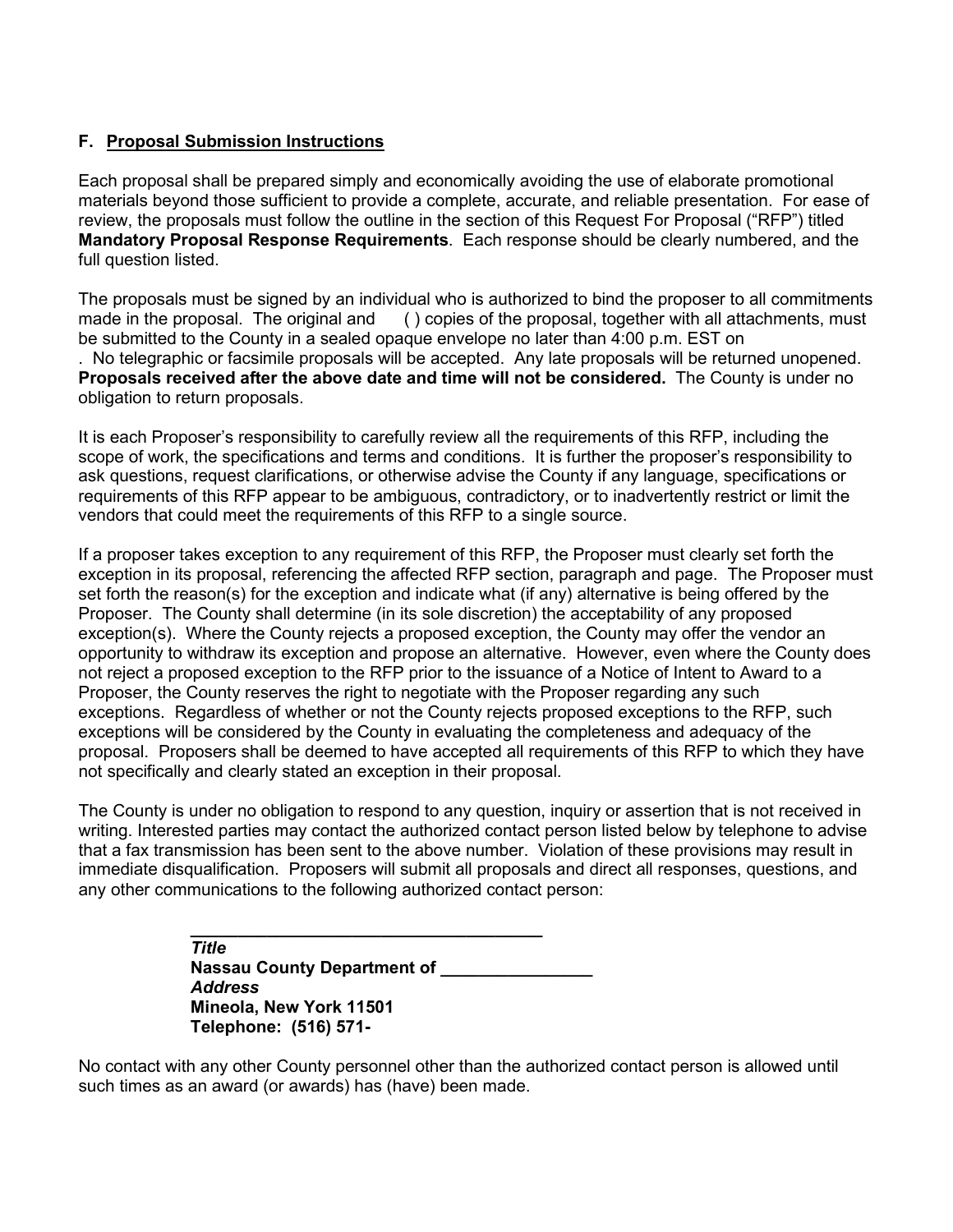# *these as a base if suitable]*

Proposal elements, as described above, will be reviewed and evaluated for completeness and responsiveness according to pre-determined standards and selection criteria. Proposals will be deemed responsive only if the Vendor responds to and meets all of the requirements of this RFP. Vendors may be invited for interviews to discuss project requirements and proposal elements in more detail should the selection committee request such. The County reserves the right to award all or any part of this project, and to waive any technical irregularities or omissions, or to cancel this RFP and solicit new proposals if , in the County's sole judgment, the best interests of the County will be served. The selection committee will evaluate each proposal and use the following for scoring each submission:

## **Contract Requirements and Proposed Solution \_\_\_%**

Overall responsiveness of the proposal;

Demonstration of a clear understanding of the requirements portion of the RFP; Clear description of the scope of work needed to satisfy the defined RFP requirements, Acceptability and efficacy of proposed analysis, management and implementation methods and procedures and supporting systems for ongoing project management and implementation support, description of recommendations and alternative approaches that the County might use to improve its management process including rationale for the recommendations or alternative approaches.

## **Vendor Profile: Organization, Capacity, Staffing, Resumes \_\_\_\_%**

Complete substantiation of the organizational structure and capacity to provide and support the proposed services defined in Section 1, Number 2, Scope of Services, resumes of the proposed personnel (quality / demonstrated skills of proposed personnel); clear description of potential resource utilization methods and approach.

## **Related Experience \_\_\_\_%**

Prior public sector experience, project management and implementation qualifications and related experiences of the Vendor including references, organizational and technical capacity, and outcome/results of services provided to other similar clients of similar size; comprehensive description of why the Vendor can perform the tasks defined in the RFP.

## **Cost of Overall Project \_\_\_\_%**

Total cost to the County.

The County will consider any other relevant factors as determined by the selection committee.

## **H. General Information**

- 1. **Incurring Cost**. The County shall not be liable for any costs incurred in the preparation and production of a proposal in response to this RFP or for any work performed prior to the issuance of a contract.
- 2. **Rejection of Proposals**. This RFP does not commit the County to award a contract, or to procure, or to contract for services or supplies. Notwithstanding any other provisions of this RFP,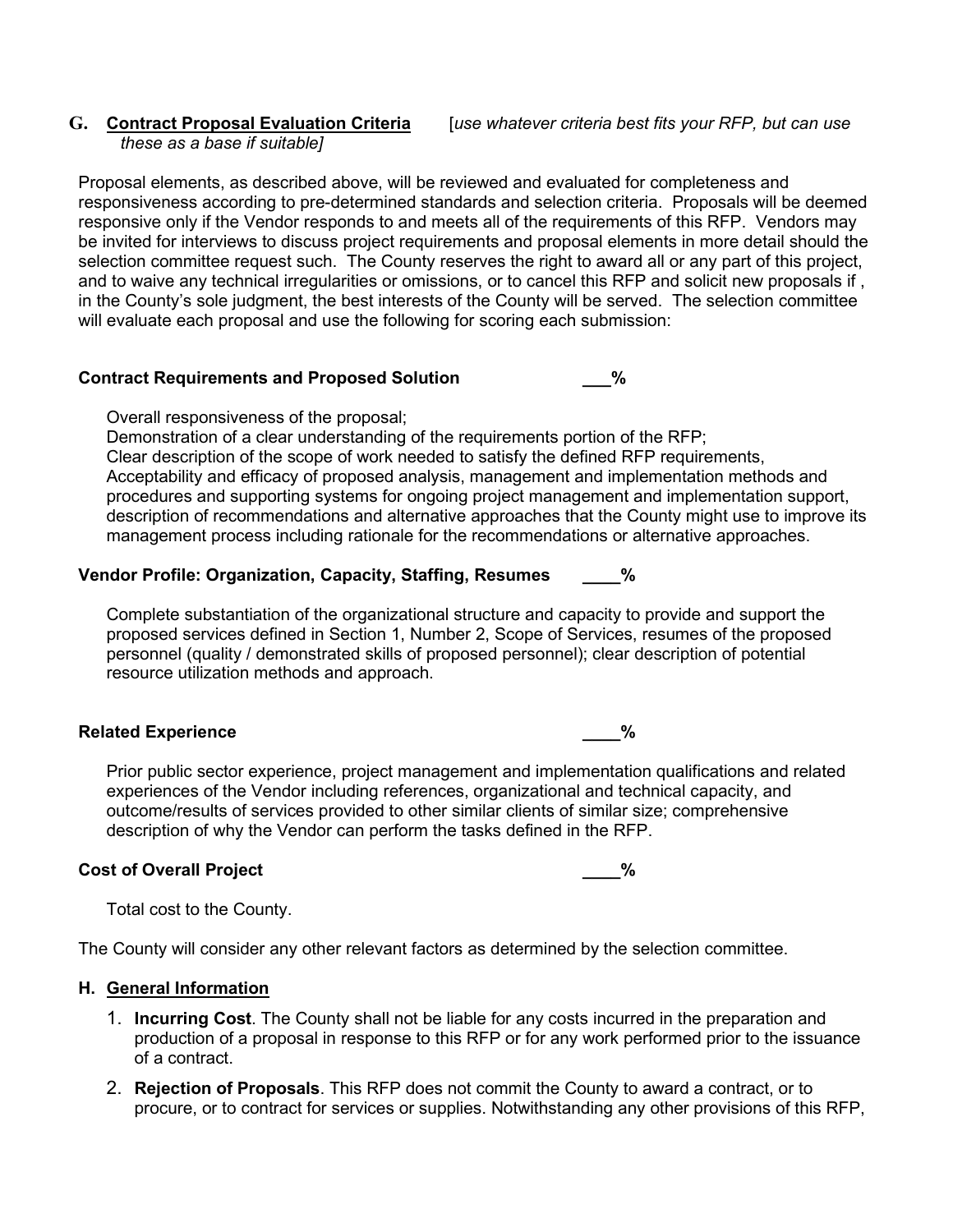the County reserves the right to award this contract to the vendor(s) that best meet the requirements of the RFP, and not necessarily to the lowest proposer. The County reserves the right to accept or reject any or all proposals received as a result of this request; to negotiate with all qualified sources; or to cancel in part or in its entirety this RFP if it is in the interests of the County to so do.

The County may require the Proposer selected to participate in negotiation and to submit any price, technical, or other revisions, or their proposals as may result from negotiations.

- 3. **Addenda to Request for Proposals**. Amendments to this RFP may be necessary prior to the closing date and will be furnished by mail to all prospective Proposers who have requested these materials.
- 4. **Contract Negotiations**. The County intends to enter into contract negotiations with the firm or firms selected by the RFP Evaluation Committee, who shall be required to enter into a written contract with the County in a form approved by legal counsel for the County. The contract usually includes, without limitation, the standard clauses set forth in Appendix "E" attached hereto. This RFP and the proposal, or any part thereof, may be incorporated into and made a part of the contract. The contract may contain provisions not contained herein.

The County reserves the right to negotiate the terms and conditions of the contract with the selected proposer(s), if any. These negotiations could include all aspects of services and fees. Neither the selection of a vendor nor the negotiation of the contract with such vendor(s) shall constitute the County's acceptance of the proposal or a binding commitment on behalf of the County to enter into a contract with such vendor(s), as any binding arrangement must be set forth in the contract signed by both parties and is subject to all requisite approvals.

- 5. **Additional Information.** The County may award a contract based upon offers received without discussion of such offers with the Proposers. Each offer, therefore, should be submitted in the most favorable terms that the Proposers can offer the County from a price and technical standpoint. However, the County reserves the right to request additional data or oral discussions or presentations in support of written proposals from any and all of the Proposers. In addition, the County reserves the right to make on-site visits to the Proposer's place of business to assess and/or evaluate Proposer's qualifications.
- 6. **Disclosure of proposal contents**. The County will withhold proposals submitted under this RFP from disclosure, unless otherwise required by law, including, but not limited to, the Freedom of Information Law ("FOIL"). Proposers shall indicate in their proposals any information they submit that they feel is exempted from disclosure under FOIL. In the event that the County determines that information is required by applicable law to be disclosed, the County will endeavor to notify the Proposer in advance of such disclosure to enable the Proposer to take such action as it deems appropriate. Copies of executed contracts are not exempt from FOIL.
- 7. **Independent Price Determination:** By submission of its offer, the Proposers certify (and in the case of a joint offer, each party thereto certifies as to its own organization) that, in connection with procurement:
	- A. The prices in this offer have been arrived at independently, without consultation, communication, or agreement for the purpose of restricting competition, as to any matters relating to such prices with any other proposer or competitor; and
	- B. Unless otherwise required by law, the prices which have been quoted in this offer have not been knowingly disclosed by the Proposers prior to award, directly or indirectly, to any other Proposer or competitor; and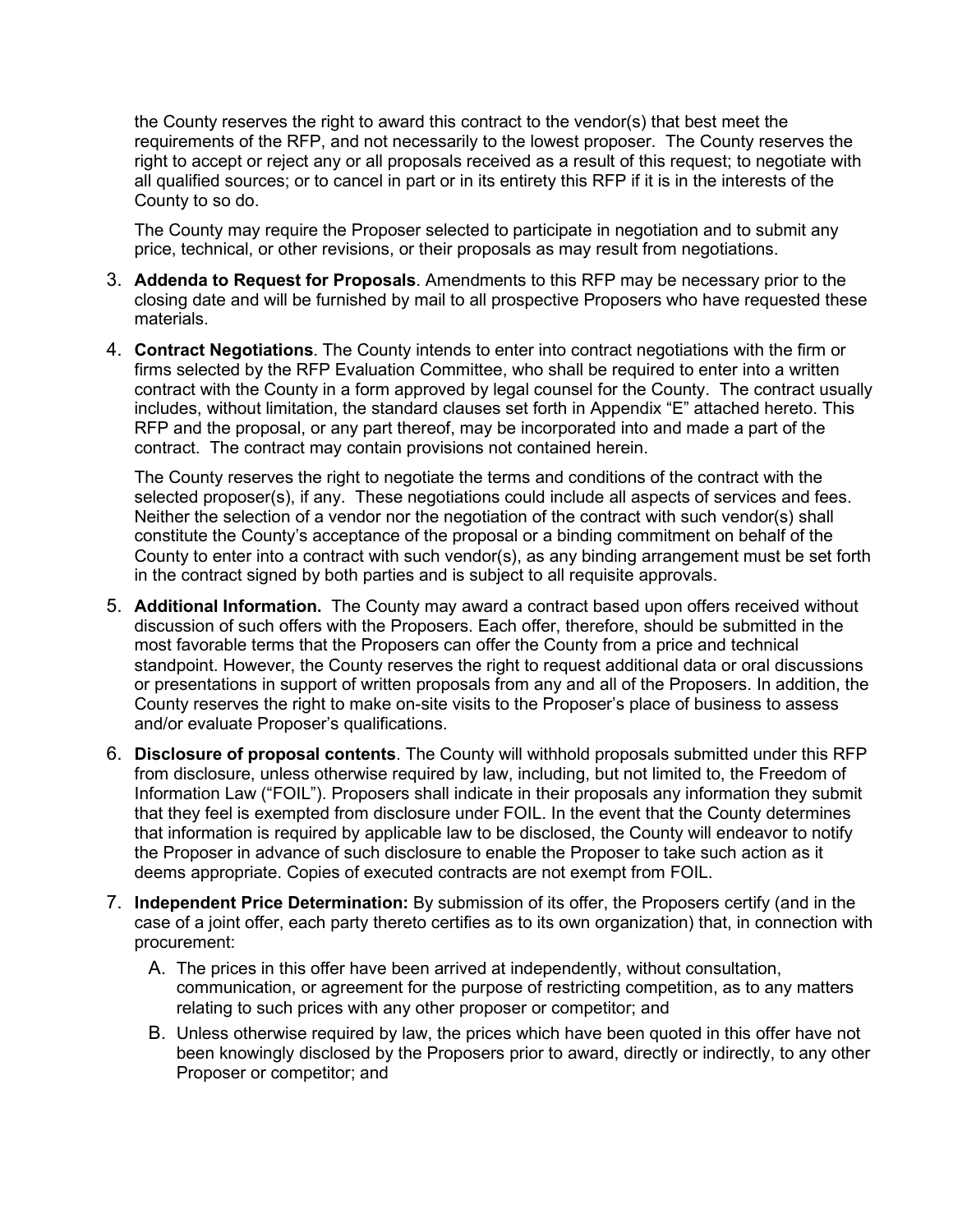- C. No attempt has been made or will be made by the Proposer to induce any other person or firm to submit or not to submit an offer for the purpose of restricting competition; and
- D. No elected or appointed official or employee of the County shall benefit financially or materially from this contract. The County may terminate this contract if gratuities were offered or given by the Proposer or their agency to any such official or employee.
- 8. **Ownership of Information:** All materials submitted in response to this Request for Proposals will become the property of the County.
- 9. **Examination of Records:** In submitting a proposal, the successful Proposer agrees that the County shall have access to and the right to examine directly all pertinent documents, papers and records of the Proposer and/or any sub-proposer as related to any contract and/or subcontract resulting from this RFP until six (6) years after final payment has been made pursuant to any contract awarded as a result of the County's acceptance of proposal.
- 10.**Subcontracting:** The Proposer will be responsible for the entire contract performance. The Proposer must indicate in the RFP if it intends to use a sub-contractor for any part of the work. If so, the Proposer shall identify each sub-contractor by name, business address and expertise, and must include the name(s) of the principal(s) of the subcontracting entity. A full description of the tasks to be performed by the sub-contractor must be included. The Proposer will not be permitted to subcontract any part of the contract or any of the rights and obligations thereunder without the prior written approval of the County.
- 11.**Negotiated Changes**: In the event that negotiated changes occur after the awarding of the contract, the same pricing policies called for in the original contract will remain in effect.
- 12 **Disclaimer**: The County and its respective officers, directors, agents, members and employees make no representation or warranty and assume no responsibility for the accuracy of the information set forth in this RFP. Further, the County does not warrant nor make any representations as to the quality, content, accuracy or completeness of the information, text, graphics, links or other facet of this RFP once it has been downloaded or printed from this or any server, and hereby disclaims any liability for technical errors or difficulties of any nature that may arise in connection with the Website on which this RFP is posted, or in connection with any other electronic medium utilized by respondents or potential respondents in connection with or otherwise related to the RFP.
- 13 **M/WBE, SDVOB and DBE Participation:** The County encourages the participation of certified Service-Disabled Veteran-Owned Businesses ("SDVOB"), Minority or Women-Owned Business Enterprises ("M/WBE"), and Disadvantaged Business Enterprises ("DBE") in the RFP process. A Proposer that is certified by New York State or the County as a SDVOB, M/WBE, and/or DBE should include this information in their proposal. For more information regarding the County's SDVOB, M/WBE, or DBE programs, please visit the Nassau County Office of Minority Affairs website.

# **I. General Conditions for Proposers**

- 1. The Proposers will be required to pay its employees a "living wage" in compliance with Nassau County Local Law No. 1-2006 (the "Living Wage Law"), if applicable, and also to pay the prevailing wage rate as published by the New York State Department of Labor, if applicable, and comply with all applicable New York State Labor Law.
- 2. Proposer is bound by and shall comply with the terms of Appendix EE to the Standard Clauses for Nassau County Contracts, attached hereto as Appendix E, which are attached hereto and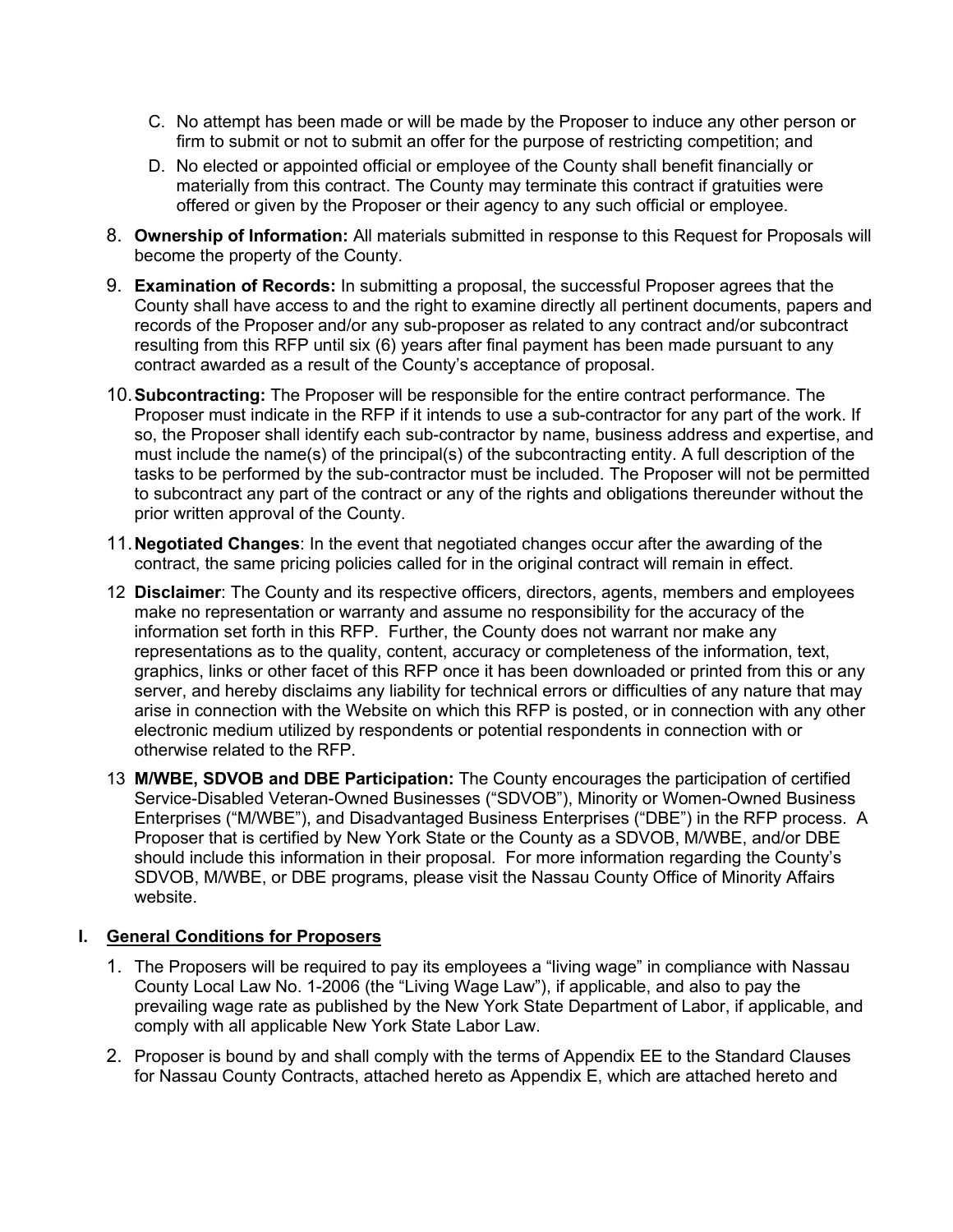hereby made a part hereof, if the proposers would be considered "county contractors", as defined in those exhibits, if awarded this contract.

3. The contract shall provide that in the event of any material misrepresentation by the Proposer contained in its proposal, County shall have the right to immediately terminate the agreement. It shall also provide that in the event the Proposer or any of its principals are convicted of a felony during the term of the agreement, that the County shall also have the right to terminate the agreement.

## **J. Additional Demonstrative Materials**

Parties are encouraged to provide as much additional material and detail as possible to completely describe and demonstrate the Proposal.

#### **K. Award of Contract**

The County shall select a firm by means of a Notice of Award issued by the RFP Evaluation Committee. Neither the selection of a firm nor the issuance of a Notice of Award shall constitute the County's acceptance of the proposal or a binding commitment on behalf of the County to enter into a contract with the firm, as any binding arrangement must be set forth in definitive documentation signed by both parties and shall be subject to all requisite approvals.

#### **L. Protest Policy**

As indicated in Section F, all questions or concerns regarding this RFP must be directed to the designated contact person. If a Proposer believes that a concern has not been satisfactorily addressed, it may request a copy of the Vendor Protest Procedure from the designated contact person.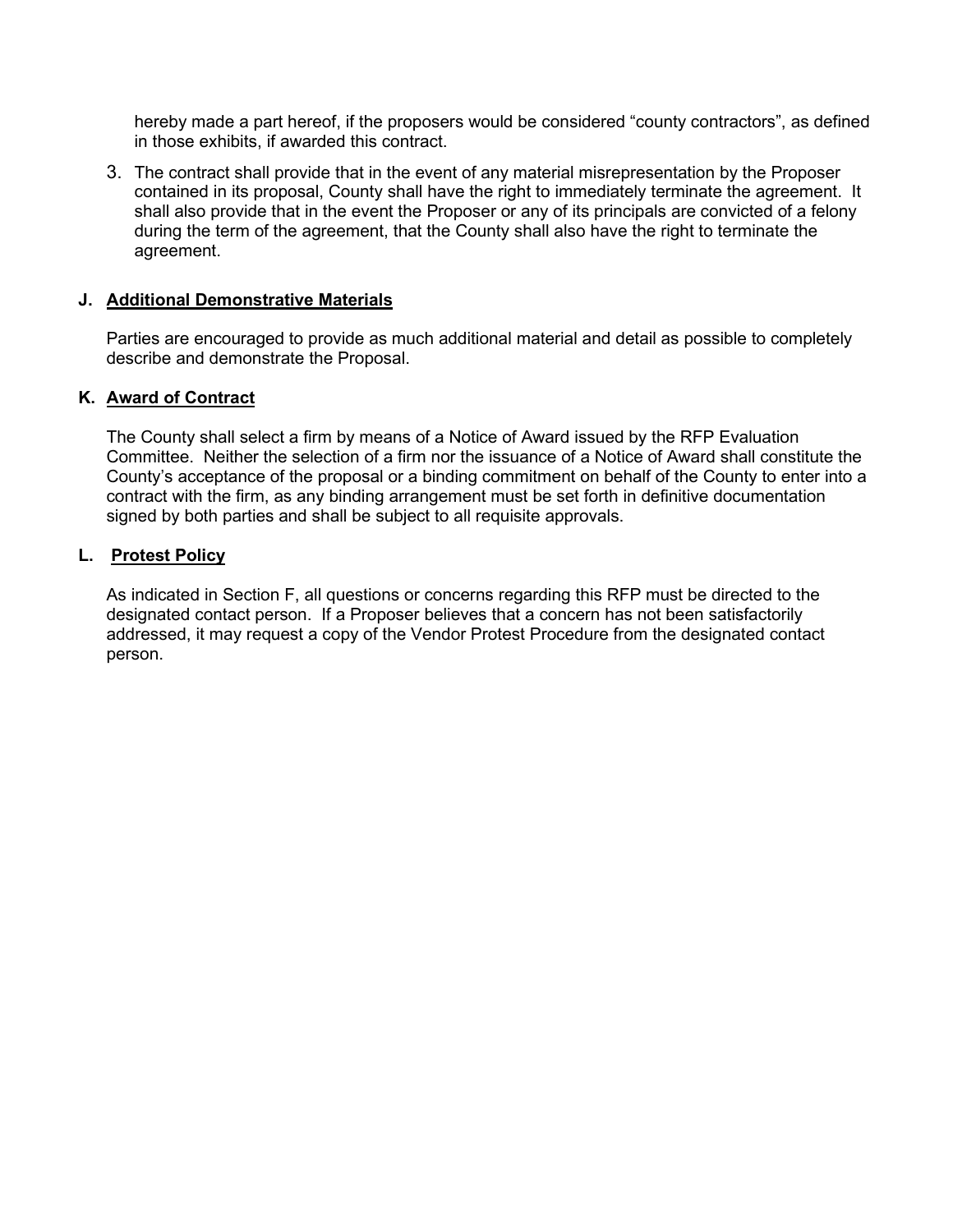## **APPENDIX A COST PROPOSAL**

[*this is a sample, needs to be created for specific RFP scope of work*]

## **Proposed Cost Breakdown**

|                 |         |                |                |                |         |                |              | Subtotal |                  |       |
|-----------------|---------|----------------|----------------|----------------|---------|----------------|--------------|----------|------------------|-------|
|                 |         |                |                |                |         |                | Total        | Hourly   | <b>Estimated</b> | Total |
| <b>Task</b>     | Partner |                | <b>Manager</b> |                | Analyst |                | <b>Hours</b> | Costs    | <b>Expenses</b>  | Cost  |
|                 |         | <b>Billing</b> |                | <b>Billing</b> |         | <b>Billing</b> |              |          |                  |       |
|                 | Hours   | Rate           | Hours          | Rate           | Hours   | Rate           |              |          |                  |       |
| 1. Field Data   |         |                |                |                |         |                |              |          |                  |       |
| 2. Analysis     |         |                |                |                |         |                |              |          |                  |       |
| 3. Final Report |         |                |                |                |         |                |              |          |                  |       |
| <b>Totals</b>   |         |                |                |                |         |                |              |          |                  |       |

The undersigned hereby certifies their compliance with the following:

## "NON-COLLUSIVE PROPOSAL CERTIFICATION"

By submission of this Proposal, each proposer and each person signing on behalf of any other proposer certifies, and in the case of a joint Proposal, each party thereto certifies as to its own organization, under penalty of perjury, that to the best of their knowledge and belief:

- A. The prices of this Proposal have been arrived at independently without collusion, consultation, communication, or agreement for the purpose of restricting competition, as to any matter relating to such prices with any other proposer or with any competitor; and
- B. Unless otherwise required by law, the prices which have been quoted in this Proposal have not been knowingly disclosed by the proposer and will not knowingly be disclosed by the proposer prior to opening, directly or indirectly, to any other proposer or to any competitor; and
- C. No attempt has been made or will be made by the proposer to induce any other person, partnership or corporation to submit or not to submit a Proposal for the purpose of restricting competition.
- D. The undersigned has carefully examined the Proposal and Contract Documents and agrees to perform this contract and to provide all services, labor, material and equipment necessary for this contract.

| <b>SUBMITTED BY:</b> |              |
|----------------------|--------------|
|                      | (Signature)  |
| <b>PRINT NAME:</b>   | <b>DATE:</b> |
|                      |              |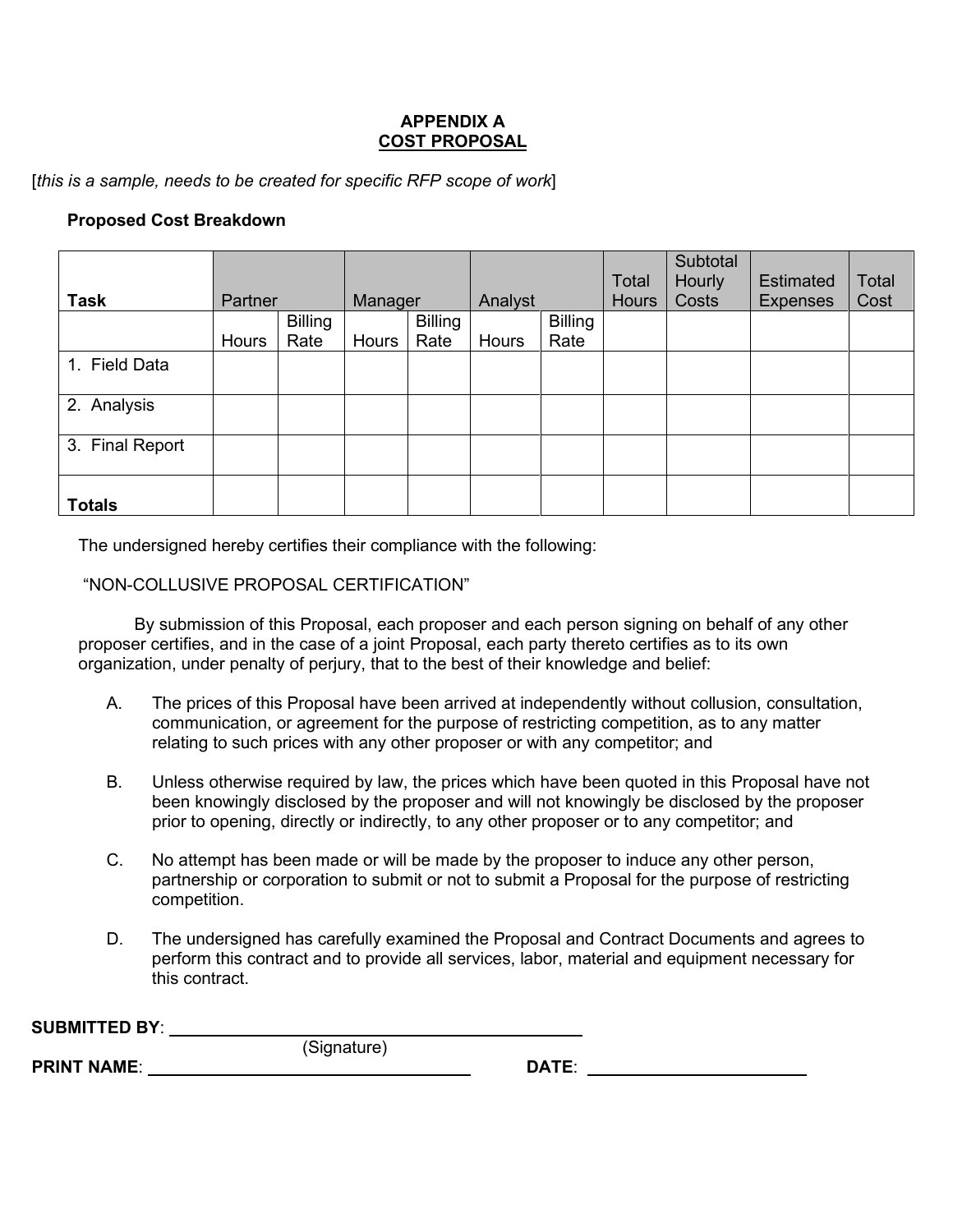## **APPENDIX B PROGRAM DESCRIPTION AND STAFFING**

[*sample, needs to be adjusted to particular RFP*]

Please provide a complete Proposal, including the following information:

- a. Staffing: Bios of firm principals as well as staff expected to be assigned to this project.
- b. Detail prior experience in the area of [service].
- c. Detail prior experience with public sector clients (similar size and scope).
- d. Detailed cover letter on the firm's letterhead indicating EIN number and the name of the parties authorized to discuss and/or enter into negotiations with Nassau County with respect this proposal.

(USE ADDITIONAL SHEETS IF NECESSARY)

**APPROVED AND SUBMITTED BY**:

**PRINT NAME:**  $\blacksquare$ 

(Signature)<br>DATE: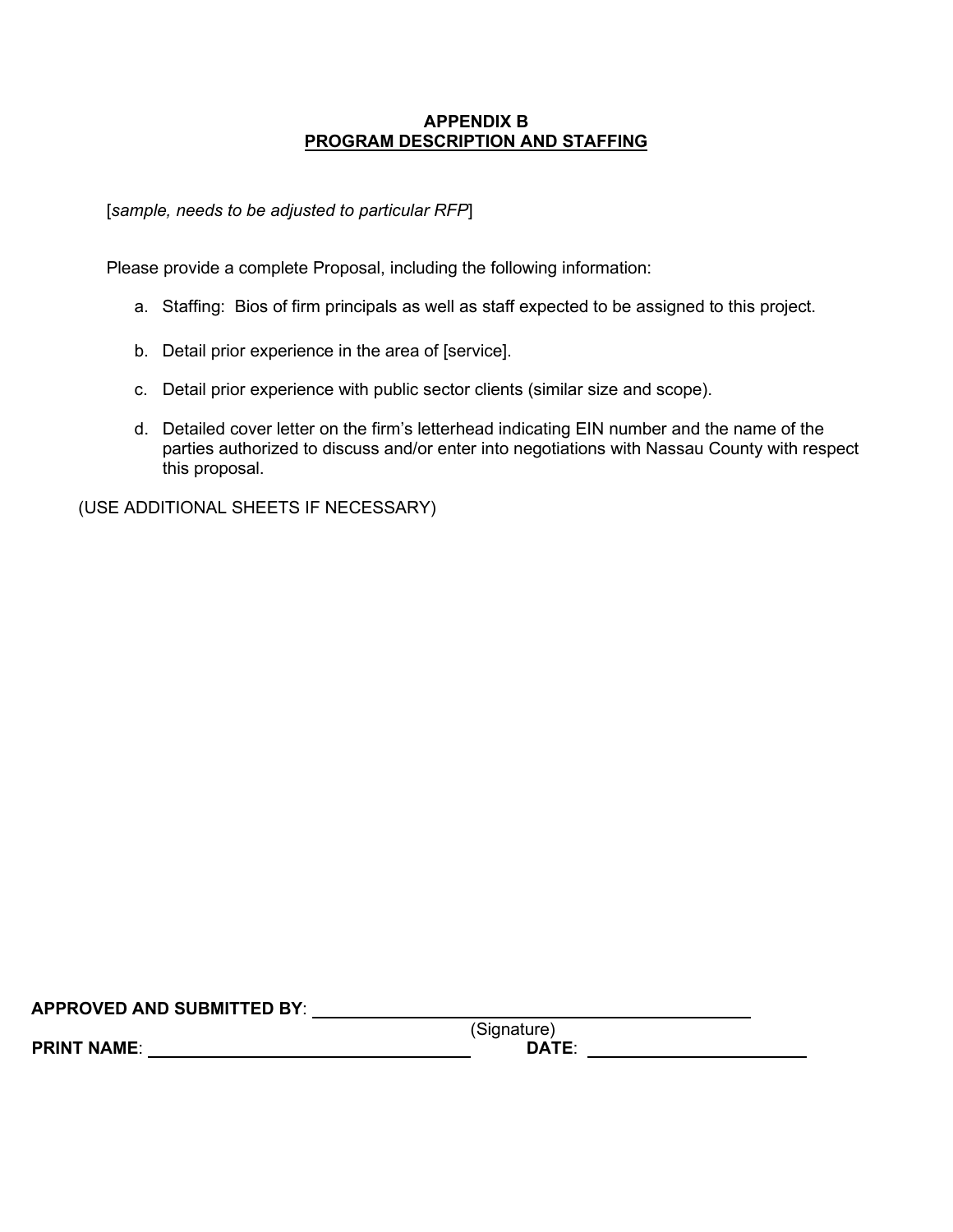## **APPENDIX E STANDARD CLAUSES FOR NASSAU COUNTY CONTRACTS**

**1. Independent Contractor**. The Contractor is an independent contractor of the County. The Contractor shall not, nor shall any officer, director, employee, servant, agent or independent contractor of the Contractor (a "Contractor Agent"), be (i) deemed a County employee, (ii) commit the County to any obligation, or (iii) hold itself, himself, or herself out as a County employee or Person with the authority to commit the County to any obligation. As used in this Agreement the word "Person" means any individual person, entity (including partnerships, corporations and limited liability companies), and government or political subdivision thereof (including agencies, bureaus, offices and departments thereof).

**2. No Arrears or Default**. The Contractor is not in arrears to the County upon any debt or contract and it is not in default as surety, contractor, or otherwise upon any obligation to the County, including any obligation to pay taxes to, or perform services for or on behalf of, the County.

**3. Compliance with Law**. (a) Generally. The Contractor shall comply with any and all applicable Federal, State and local Laws, including, but not limited to those relating to conflicts of interest, human rights, a living wage, disclosure of information and vendor registration in connection with its performance under this Agreement. In furtherance of the foregoing, the Contractor is bound by and shall comply with the terms of Appendix EE attached hereto and with the County's registration protocol. As used in this Agreement the word "Law" includes any and all statutes, local laws, ordinances, rules, regulations, applicable orders, and/or decrees, as the same may be amended from time to time, enacted, or adopted.

(b) Nassau County Living Wage Law. Pursuant to LL 1-2006, as amended, and to the extent that a waiver has not been obtained in accordance with such law or any rules of the County Executive, the Contractor agrees as follows:

- (i) Contractor shall comply with the applicable requirements of the Living Wage Law, as amended;
- (ii) Failure to comply with the Living Wage Law, as amended, may constitute a material breach of this Agreement, such breach being determined solely by the County. Contractor has the right to cure such breach within thirty days of receipt of notice of breach from the County. In the event that such breach is not timely cured, the County may terminate this Agreement as well as exercise any other rights available to the County under applicable law.
- (iii) It shall be a continuing obligation of the Contractor to inform the County of any material changes in the content of its certification of compliance, attached to this Agreement as Appendix L, and shall provide to the County any information necessary to maintain the certification's accuracy.

(c) Records Access. The parties acknowledge and agree that all records, information, and data ("Information") acquired in connection with performance or administration of this Agreement remains the sole property of the County and shall be used and disclosed solely for the purpose of performance and administration of the Agreement or as required by law. The Contractor acknowledges that Contractor Information in the County's possession may be subject to disclosure under Article 6 of the New York State Public Officer's Law ("Freedom of Information Law" or "FOIL"). In the event that such a request for disclosure is made, the County shall make reasonable efforts to notify the Contractor of such request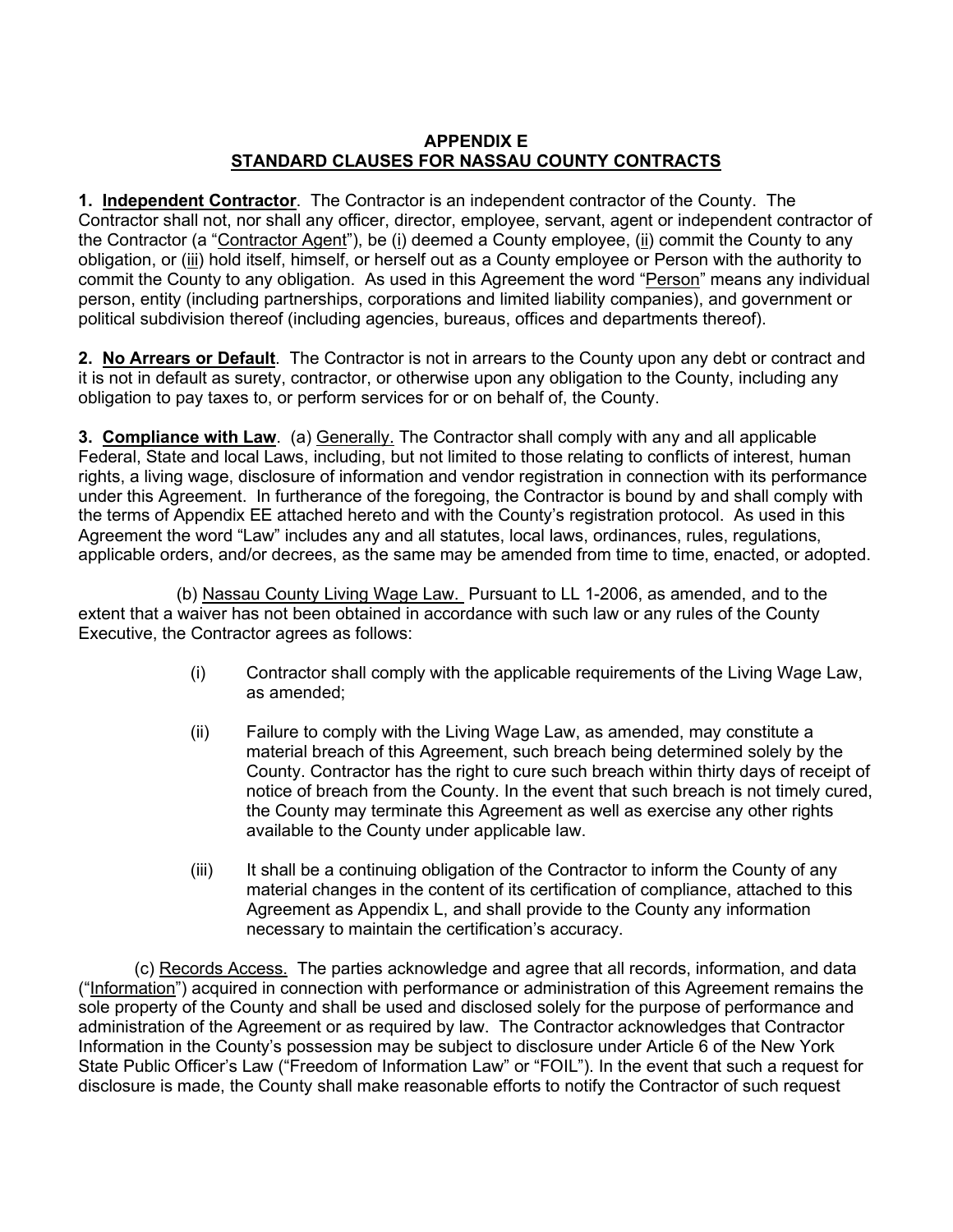prior to disclosure of the Information so that the Contractor may take such action as it deems appropriate.

(d) Prohibition of Gifts. In accordance with County Executive Order 2-2018, the Contractor shall not offer, give, or agree to give anything of value to any County employee, agent, consultant, construction manager, or other person or firm representing the County (a "County Representative"), including members of a County Representative's immediate family, in connection with the performance by such County Representative of duties involving transactions with the Contractor on behalf of the County, whether such duties are related to this Agreement or any other County contract or matter. As used herein, "anything of value" shall include, but not be limited to, meals, holiday gifts, holiday baskets, gift cards, tickets to golf outings, tickets to sporting events, currency of any kind, or any other gifts, gratuities, favorable opportunities or preferences. For purposes of this subsection, an immediate family member shall include a spouse, child, parent, or sibling. The Contractor shall include the provisions of this subsection in each subcontract entered into under this Agreement.

(e) Disclosure of Conflicts of Interest. In accordance with County Executive Order 2-2018, the Contractor has disclosed as part of its response to the County's Business History Form, or other disclosure form(s), any and all instances where the Contractor employs any spouse, child, or parent of a County employee of the agency or department that contracted or procured the goods and/or services described under this Agreement. The Contractor shall have a continuing obligation, as circumstances arise, to update this disclosure throughout the term of this Agreement.

(f) Vendor Code of Ethics. By executing this Agreement, the Contractor hereby certifies and covenants that:

- (i) The Contractor has been provided a copy of the Nassau County Vendor Code of Ethics issued on June 5, 2019, as may be amended from time to time (the "Vendor Code of Ethics"), and will comply with all of its provisions;
- (ii) All of the Contractor's Participating Employees, as such term is defined in the Vendor Code of Ethics (the "Participating Employees"), have been provided a copy of the Vendor Code of Ethics prior to their participation in the underlying procurement;
- (iii) All Participating Employees have completed the acknowledgment required by the Vendor Code of Ethics;
- (iv) The Contractor will retain all of the signed Participating Employee acknowledgements for the period it is required to retain other records pertinent to performance under this Agreement;
- (v) The Contractor will continue to distribute the Vendor Code of Ethics, obtain signed Participating Employee acknowledgments as new Participating Employees are added or changed during the term of this Agreement, and retain such signed acknowledgments for the period the Contractor is required to retain other records pertinent to performance under this Agreement; and
- (vi) The Contractor has obtained the certifications required by the Vendor Code of Ethics from any subcontractors or other lower tier participants who have participated in procurements for work performed under this Agreement.

**4. Minimum Service Standards**. Regardless of whether required by Law:

(a) The Contractor shall, and shall cause Contractor Agents to, conduct its, their activities in connection with this Agreement so as not to endanger or harm any Person or property.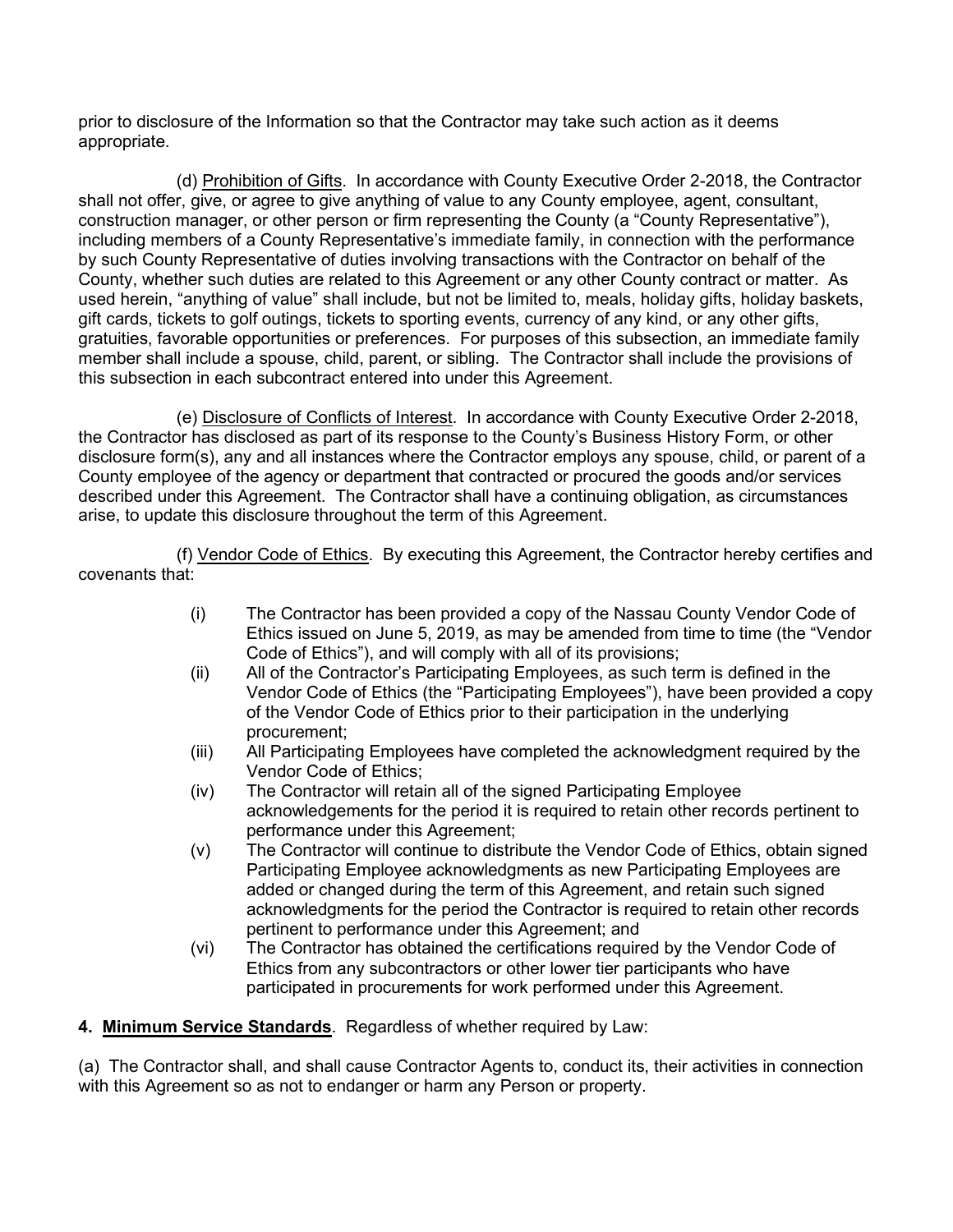(b) The Contractor shall deliver services under this Agreement in a professional manner consistent with the best practices of the industry in which the Contractor operates. The Contractor shall take all actions necessary or appropriate to meet the obligation described in the immediately preceding sentence, including obtaining and maintaining, and causing all Contractor Agents to obtain and maintain, all approvals, licenses, and certifications ("Approvals") necessary or appropriate in connection with this Agreement.

# **5. Indemnification; Defense; Cooperation**.

(a) The Contractor shall be solely responsible for and shall indemnify and hold harmless the County, its officers, employees, and agents (the "Indemnified Parties") from and against any and all liabilities, losses, costs, expenses (including, without limitation, reasonable attorneys' fees and disbursements) and damages ("Losses"), arising out of or in connection with any acts or omissions of the Contractor or a Contractor Agent, regardless of whether taken pursuant to or authorized by this Agreement and regardless of whether due to negligence, fault, or default, including Losses in connection with any threatened investigation, litigation or other proceeding or preparing a defense to or prosecuting the same; provided, however, that the Contractor shall not be responsible for that portion, if any, of a Loss that is caused by the negligence of the County.

(b) The Contractor shall, upon the County's demand and at the County's direction, promptly and diligently defend, at the Contractor's own risk and expense, any and all suits, actions, or proceedings which may be brought or instituted against one or more Indemnified Parties for which the Contractor is responsible under this Section and the Contractor shall pay and satisfy any judgment, decree, loss or settlement in connection therewith.

(c) The Contractor shall, and shall cause Contractor Agents to, cooperate with the County in connection with the investigation, defense or prosecution of any action, suit or proceeding in connection with this Agreement.

(d) The provisions of this Section shall survive the termination of this Agreement.

# **6. Insurance**.

(a) Types and Amounts. The Contractor shall obtain and maintain throughout the term of this Agreement, at its own expense: (i) one or more policies for commercial general liability insurance, which policy(ies) shall name "Nassau County" as an additional insured and have a minimum single combined limit of liability of not less than one million dollars (\$1,000,000) per occurrence and two million dollars (\$2,000,000) in the aggregate, (ii) if contracting in whole or part to provide professional services, one or more policies for professional liability insurance, which policy(ies) shall have a minimum single combined limit liability of not less than one million dollars (\$1,000,000) per claim, (iii) compensation insurance for the benefit of the Contractor's employees ("Workers' Compensation Insurance"), which insurance is in compliance with the New York State Workers' Compensation Law, and (iv) such additional insurance, including, without limitation, builder's all risk, if applicable, automobile liability insurance and umbrella liability insurance, as the County may from time to time specify.

(b) Acceptability; Deductibles; Subcontractors. All insurance obtained and maintained by the Contractor pursuant to this Agreement shall be (i) written by one or more commercial insurance carriers licensed or authorized to do business in New York State and acceptable to the County; and (ii) in form and substance acceptable to the County. The Contractor shall be solely responsible for the payment of all deductibles to which such policies are subject. The Contractor shall require any subcontractor hired in connection with this Agreement to carry insurance with the same limits and provisions required to be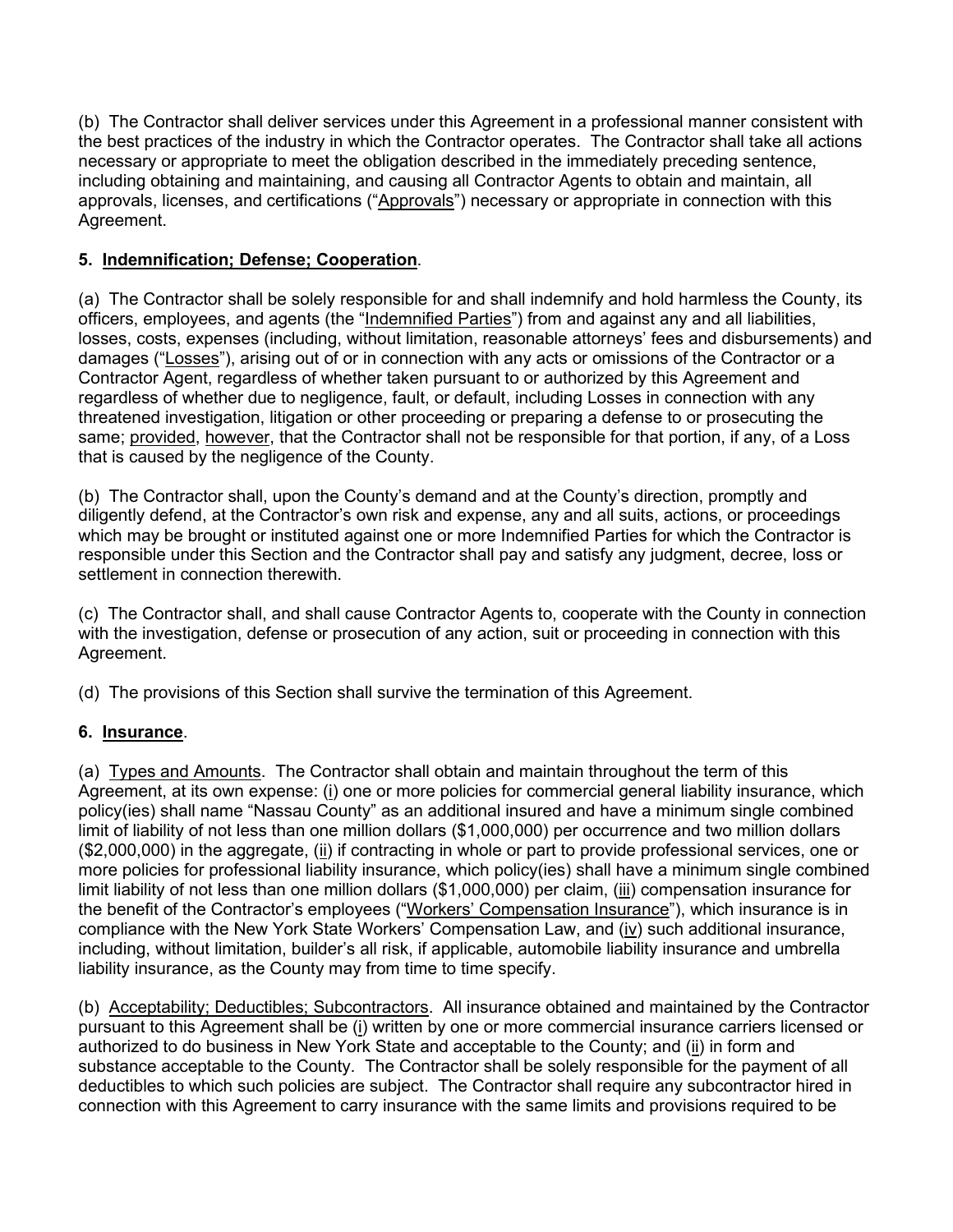carried by the Contractor under this Agreement.

(c) Delivery; Coverage Change; No Inconsistent Action. Prior to the execution of this Agreement, copies of current certificates of insurance evidencing the insurance coverage required by this Agreement shall be delivered to the County Attorney's Office. Not less than thirty (30) days prior to the date of any expiration or renewal of, or actual, proposed or threatened reduction or cancellation of coverage under, any insurance required hereunder, the Contractor shall provide written notice to the County Attorney's Office of the same and deliver to the County Attorney's Office renewal or replacement certificates of insurance. The Contractor shall cause all insurance to remain in full force and effect throughout the term of this Agreement and shall not take any action, or omit to take any action that would suspend or invalidate any of the required coverages. The failure of the Contractor to maintain Workers' Compensation Insurance shall render this contract void and of no effect. The failure of the Contractor to maintain the other required coverages shall be deemed a material breach of this Agreement upon which the County reserves the right to consider this Agreement terminated as of the date of such failure.

## **7. Assignment; Amendment; Waiver; Subcontracting**.

(a) This Agreement and the rights and obligations hereunder may not be in whole or part (i) assigned, transferred or disposed of, (ii) amended, (iii) waived, or (iv) subcontracted, without the prior written consent of the County Executive or their duly designated deputy (the "County Executive"), and any purported assignment, other disposal or modification without such prior written consent shall be null and void. The failure of a party to assert any of its rights under this Agreement, including the right to demand strict performance, shall not constitute a waiver of such rights.

# **8**. **Work Performance Liability**.

The Contractor is and shall remain primarily liable for the successful completion of all work in accordance this Agreement irrespective of whether the Contractor is using a Contractor Agent to perform some or all of the work contemplated by this Agreement, and irrespective of whether the use of such Contractor Agent has been approved by the County.

**9. Termination.** (a) Generally. This Agreement may be terminated (i) for any reason by the County upon thirty (30) days' written notice to the Contractor, (ii) for "Cause" by the County immediately upon the receipt by the Contractor of written notice of termination, (iii) upon mutual written Agreement of the County and the Contractor, and (iv) in accordance with any other provisions of this Agreement expressly addressing termination.

As used in this Agreement the word "Cause" includes: (i) a breach of this Agreement; (ii) the failure to obtain and maintain in full force and effect all Approvals required for the services described in this Agreement to be legally and professionally rendered; and (iii) the termination or impending termination of federal or state funding for the services to be provided under this Agreement.

(b) By the Contractor. This Agreement may be terminated by the Contractor if performance becomes impracticable through no fault of the Contractor, where the impracticability relates to the Contractor's ability to perform its obligations and not to a judgment as to convenience or the desirability of continued performance. Termination under this subsection shall be effected by the Contractor delivering to the commissioner or other head of the Department (the "Commissioner"), at least sixty (60) days prior to the termination date (or a shorter period if sixty days' notice is impossible), a notice stating  $(i)$  that the Contractor is terminating this Agreement in accordance with this subsection,  $(ii)$  the date as of which this Agreement will terminate, and (iii) the facts giving rise to the Contractor's right to terminate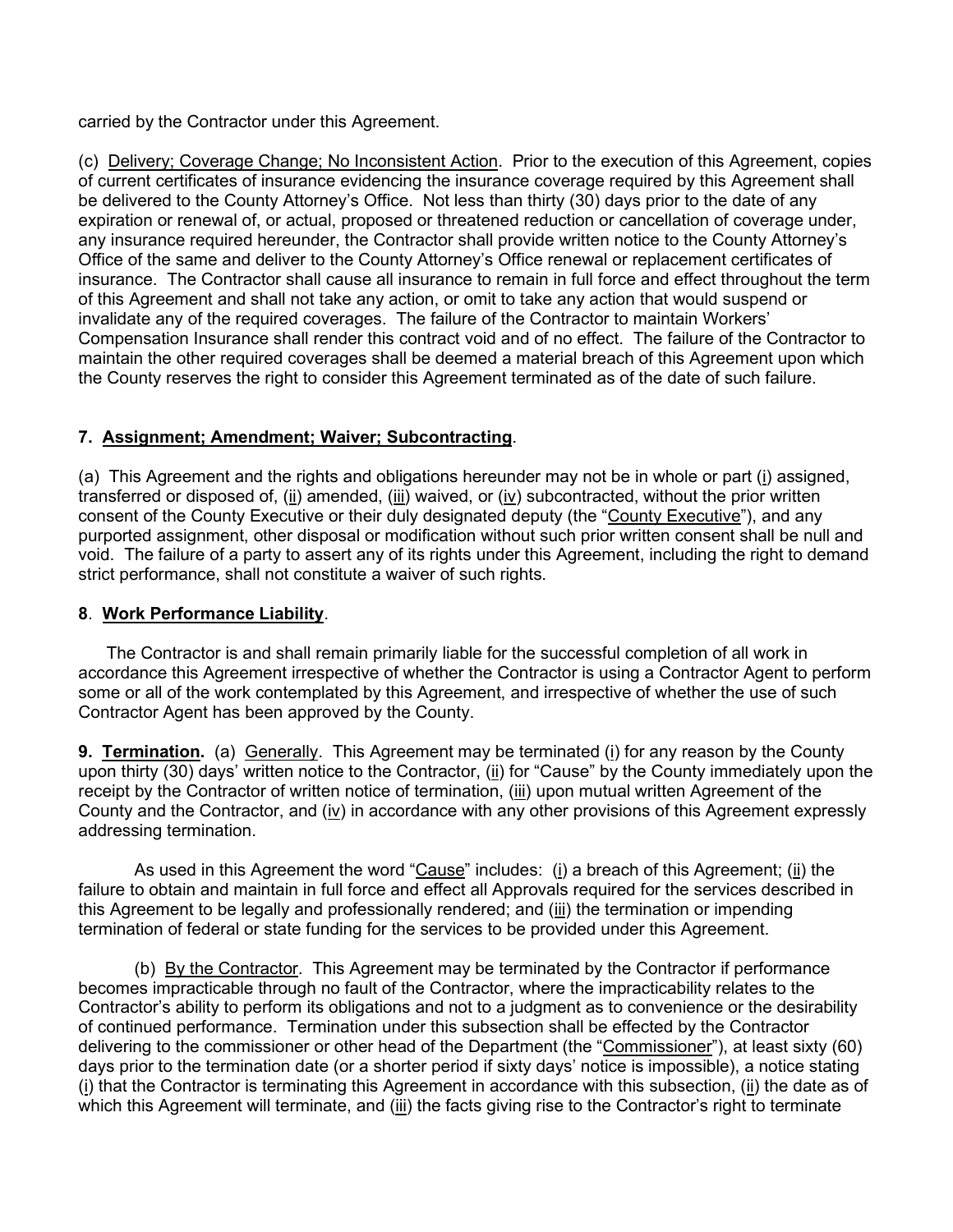under this subsection. A copy of the notice given to the Commissioner shall be given to the Deputy County Executive who oversees the administration of the Department (the "Applicable DCE") on the same day that notice is given to the Commissioner.

(c) Contractor Assistance upon Termination. In connection with the termination or impending termination of this Agreement the Contractor shall, regardless of the reason for termination, take all actions reasonably requested by the County (including those set forth in other provisions of this Agreement) to assist the County in transitioning the Contractor's responsibilities under this Agreement. The provisions of this subsection shall survive the termination of this Agreement.

**10. Accounting Procedures; Records**. The Contractor shall maintain and retain, for a period of six (6) years following the later of termination of or final payment under this Agreement, complete and accurate records, documents, accounts and other evidence, whether maintained electronically or manually ("Records"), pertinent to performance under this Agreement. Records shall be maintained in accordance with Generally Accepted Accounting Principles and, if the Contractor is a non-profit entity, must comply with the accounting guidelines set forth in the applicable provisions of the Code of Federal Regulations, 2 C.F.R. Part 200, as may be amended. Such Records shall at all times be available for audit and inspection by the County Comptroller, the County Attorney's Office, any other governmental authority with jurisdiction over the provision of services hereunder and/or the payment therefore, and any of their duly designated representatives. The provisions of this Section shall survive the termination of this Agreement.

**11. Limitations on Actions and Special Proceedings Against the County**. No action or special proceeding shall lie or be prosecuted or maintained against the County upon any claims arising out of or in connection with this Agreement unless:

(a) Notice. At least thirty (30) days prior to seeking relief the Contractor shall have presented the demand or claim(s) upon which such action or special proceeding is based in writing to the Applicable DCE for adjustment and the County shall have neglected or refused to make an adjustment or payment on the demand or claim for thirty (30) days after presentment. The Contractor shall send or deliver copies of the documents presented to the Applicable DCE under this Section to each of (i) the Department and the (ii) the County Attorney (at the address specified above for the County) on the same day that documents are sent or delivered to the Applicable DCE. The complaint or necessary moving papers of the Contractor shall allege that the above-described actions and inactions preceded the Contractor's action or special proceeding against the County.

(b) Time Limitation. Such action or special proceeding is commenced within the earlier of (i) one (1) year of the first to occur of (A) final payment under or the termination of this Agreement, and (B) the accrual of the cause of action, and (ii) the time specified in any other provision of this Agreement.

**12. Consent to Jurisdiction and Venue; Governing Law**. Unless otherwise specified in this Agreement or required by Law, exclusive original jurisdiction for all claims or actions with respect to this Agreement shall be in the Supreme Court in Nassau County in New York State and the parties expressly waive any objections to the same on any grounds, including venue and forum non conveniens. This Agreement is intended as a contract under, and shall be governed and construed in accordance with, the Laws of New York State, without regard to the conflict of laws provisions thereof.

# **13. All Legal Provisions Deemed Included; Severability; Supremacy; Construction.**

(a) Every provision required by Law to be inserted into or referenced by this Agreement is intended to be a part of this Agreement. If any such provision is not inserted or referenced or is not inserted or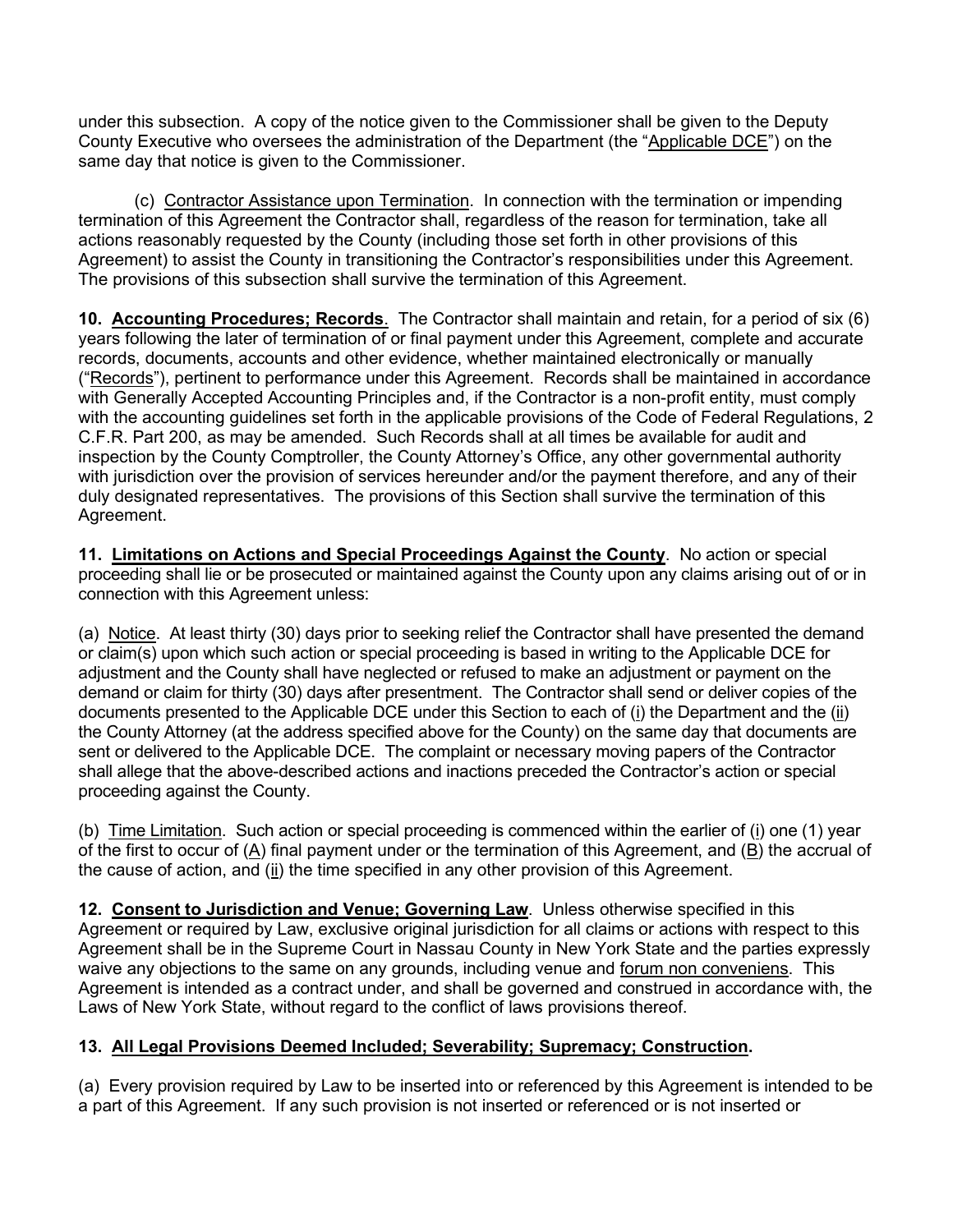referenced in correct form then (i) such provision shall be deemed inserted into or referenced by this Agreement for purposes of interpretation and (ii) upon the application of either party this Agreement shall be formally amended to comply strictly with the Law, without prejudice to the rights of either party.

(b) In the event that any provision of this Agreement shall be held to be invalid, illegal or unenforceable, the validity, legality and enforceability of the remaining provisions shall not in any way be affected or impaired thereby.

(c) In the event of a conflict between the terms and conditions of the contract, including any and all attachments thereto and amendments thereof, and the terms of this Appendix A, the terms of this Appendix A shall control.

(d) Each party has cooperated in the negotiation and preparation of this Agreement, so if any construction is made of the Agreement it shall not be construed against either party as drafter.

**14. Administrative Service Charge**. The Contractor agrees to pay the County an administrative service charge of this Agreem ) for the processing of this Agreement pursuant to Ordinance Number 74-1979, as amended by Ordinance Numbers 201-2001, 128-2006, and 153-2018. The administrative service charge shall be due and payable to the County by the Contractor upon signing this Agreement.

| Value of contract:        | Administrative fee: |  |  |  |
|---------------------------|---------------------|--|--|--|
| $$0 - $10,000$            | \$0                 |  |  |  |
| Over \$10,000 - \$50,000  | \$160               |  |  |  |
| Over \$50,000 - \$100,000 | \$266               |  |  |  |
| Over \$100,000            | \$533               |  |  |  |

**15. Executory Clause**. Notwithstanding any other provision of this Agreement:

(a) Approval and Execution. The County shall have no liability under this Agreement (including any extension or other modification of this Agreement) to any Person unless (i) all County and other governmental approvals have been obtained, including, if required, approval by the County Legislature, and (ii) this Agreement has been executed by the County Executive (as defined in this Agreement).

(b) Availability of Funds. The County shall have no liability under this Agreement (including any extension or other modification of this Agreement) to any Person beyond funds appropriated or otherwise lawfully available for this Agreement, and, if any portion of the funds for this Agreement are from the State and/or federal governments, then beyond funds available to the County from the State and/or federal governments.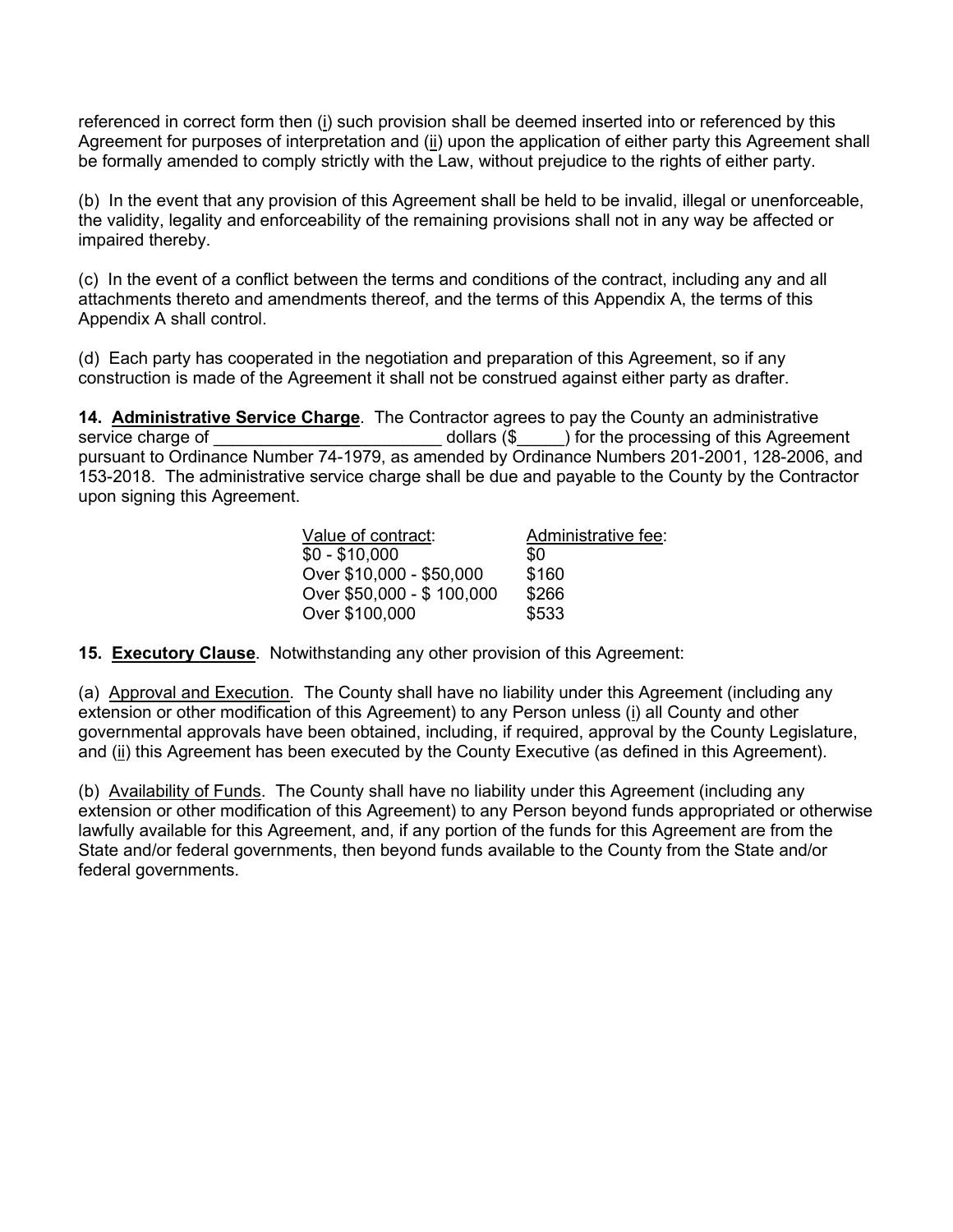## Appendix EE

#### Equal Employment Opportunities for Minorities and Women

The provisions of this Appendix EE are hereby made a part of the document to which it is attached.

The Contractor shall comply with all federal, State and local statutory and constitutional antidiscrimination provisions. In addition, Local Law No. 14-2002, entitled "Participation by Minority Group Members and Women in Nassau County Contracts," governs all County Contracts as defined herein and solicitations for bids or proposals for County Contracts. In accordance with Local Law 14-2002:

(a) The Contractor shall not discriminate against employees or applicants for employment because of race, creed, color, national origin, sex, age, disability or marital status in recruitment, employment, job assignments, promotions, upgradings, demotions, transfers, layoffs, terminations, and rates of pay or other forms of compensation. The Contractor will undertake or continue existing programs related to recruitment, employment, job assignments, promotions, upgradings, transfers, and rates of pay or other forms of compensation to ensure that minority group members and women are afforded equal employment opportunities without discrimination.

(b) At the request of the County contracting agency, the Contractor shall request each employment agency, labor union, or authorized representative of workers with which it has a collective bargaining or other agreement or understanding, to furnish a written statement that such employment agency, union, or representative will not discriminate on the basis of race, creed, color, national origin, sex, age, disability, or marital status and that such employment agency, labor union, or representative will affirmatively cooperate in the implementation of the Contractor's obligations herein.

- (c) The Contractor shall state, in all solicitations or advertisements for employees, that, in the performance of the County Contract, all qualified applicants will be afforded equal employment opportunities without discrimination because of race, creed, color, national origin, sex, age, disability or marital status.
- (d) The Contractor shall make best efforts to solicit active participation by certified minority or women-owned business enterprises ("Certified M/WBEs") as defined in Section 101 of Local Law No. 14-2002, for the purpose of granting of Subcontracts.
- (e) The Contractor shall, in its advertisements and solicitations for Subcontractors, indicate its interest in receiving bids from Certified M/WBEs and the requirement that Subcontractors must be equal opportunity employers.
- (f) Contractors must notify and receive approval from the respective Department Head prior to issuing any Subcontracts and, at the time of requesting such authorization, must submit a signed Best Efforts Checklist.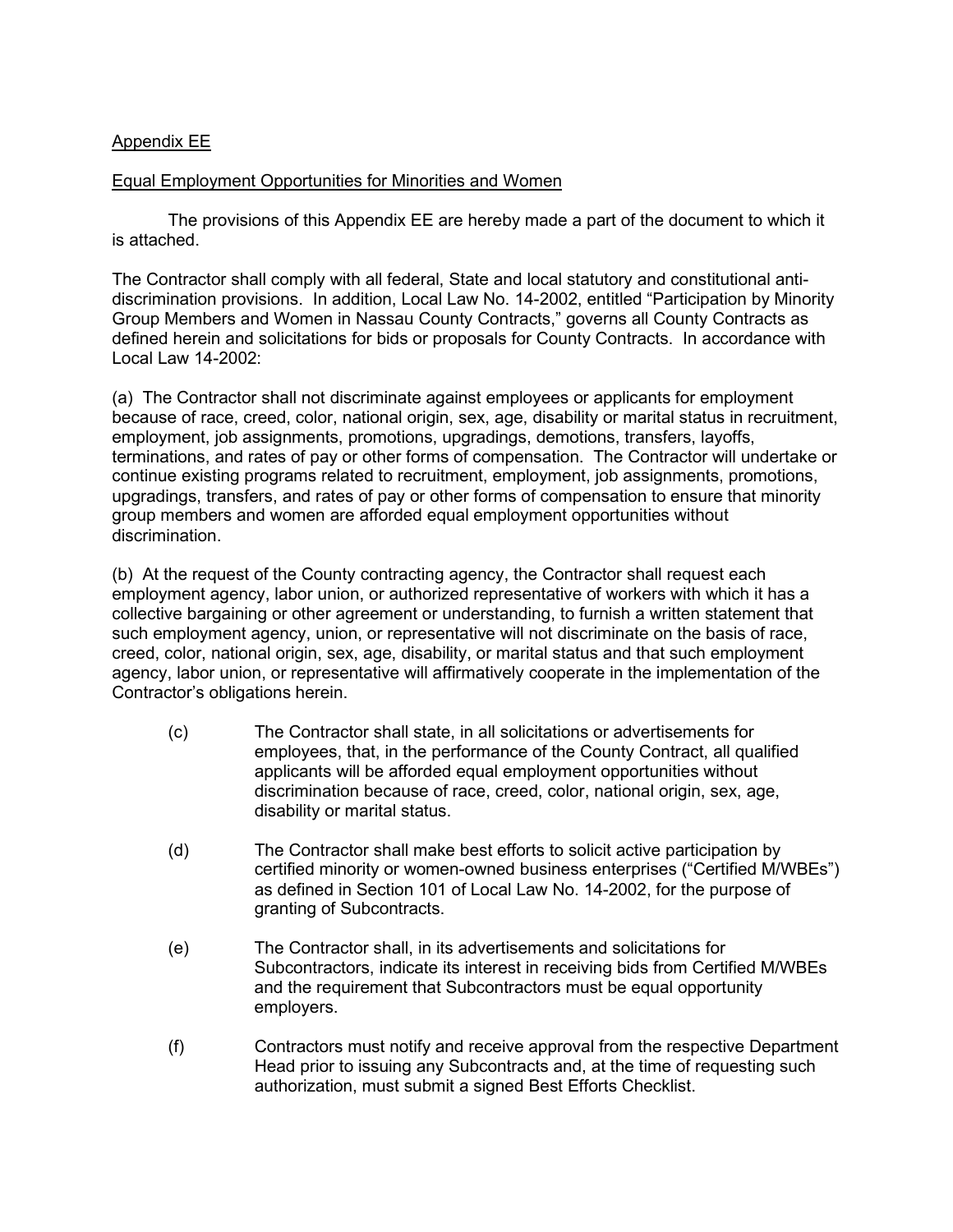- (g) Contractors for projects under the supervision of the County's Department of Public Works shall also submit a utilization plan listing all proposed Subcontractors so that, to the greatest extent feasible, all Subcontractors will be approved prior to commencement of work. Any additions or changes to the list of subcontractors under the utilization plan shall be approved by the Commissioner of the Department of Public Works when made. A copy of the utilization plan any additions or changes thereto shall be submitted by the Contractor to the Office of Minority Affairs simultaneously with the submission to the Department of Public Works.
- (h) At any time after Subcontractor approval has been requested and prior to being granted, the contracting agency may require the Contractor to submit Documentation Demonstrating Best Efforts to Obtain Certified Minority or Women-owned Business Enterprises. In addition, the contracting agency may require the Contractor to submit such documentation at any time after Subcontractor approval when the contracting agency has reasonable cause to believe that the existing Best Efforts Checklist may be inaccurate. Within ten working days (10) of any such request by the contracting agency, the Contractor must submit Documentation.
- (i) In the case where a request is made by the contracting agency or a Deputy County Executive acting on behalf of the contracting agency, the Contractor must, within two (2) working days of such request, submit evidence to demonstrate that it employed Best Efforts to obtain Certified M/WBE participation through proper documentation.
- (j) Award of a County Contract alone shall not be deemed or interpreted as approval of all Contractor's Subcontracts and Contractor's fulfillment of Best Efforts to obtain participation by Certified M/WBEs.
- (k) A Contractor shall maintain Documentation Demonstrating Best Efforts to Obtain Certified Minority or Women-owned Business Enterprises for a period of six (6) years. Failure to maintain such records shall be deemed failure to make Best Efforts to comply with this Appendix EE, evidence of false certification as M/WBE compliant or considered breach of the County Contract.
- (l) The Contractor shall be bound by the provisions of Section 109 of Local Law No. 14-2002 providing for enforcement of violations as follows:
	- a. Upon receipt by the Executive Director of a complaint from a contracting agency that a County Contractor has failed to comply with the provisions of Local Law No. 14-2002, this Appendix EE or any other contractual provisions included in furtherance of Local Law No. 14-2002, the Executive Director will try to resolve the matter.
	- b. If efforts to resolve such matter to the satisfaction of all parties are unsuccessful, the Executive Director shall refer the matter, within thirty days (30) of receipt of the complaint, to the American Arbitration Association for proceeding thereon.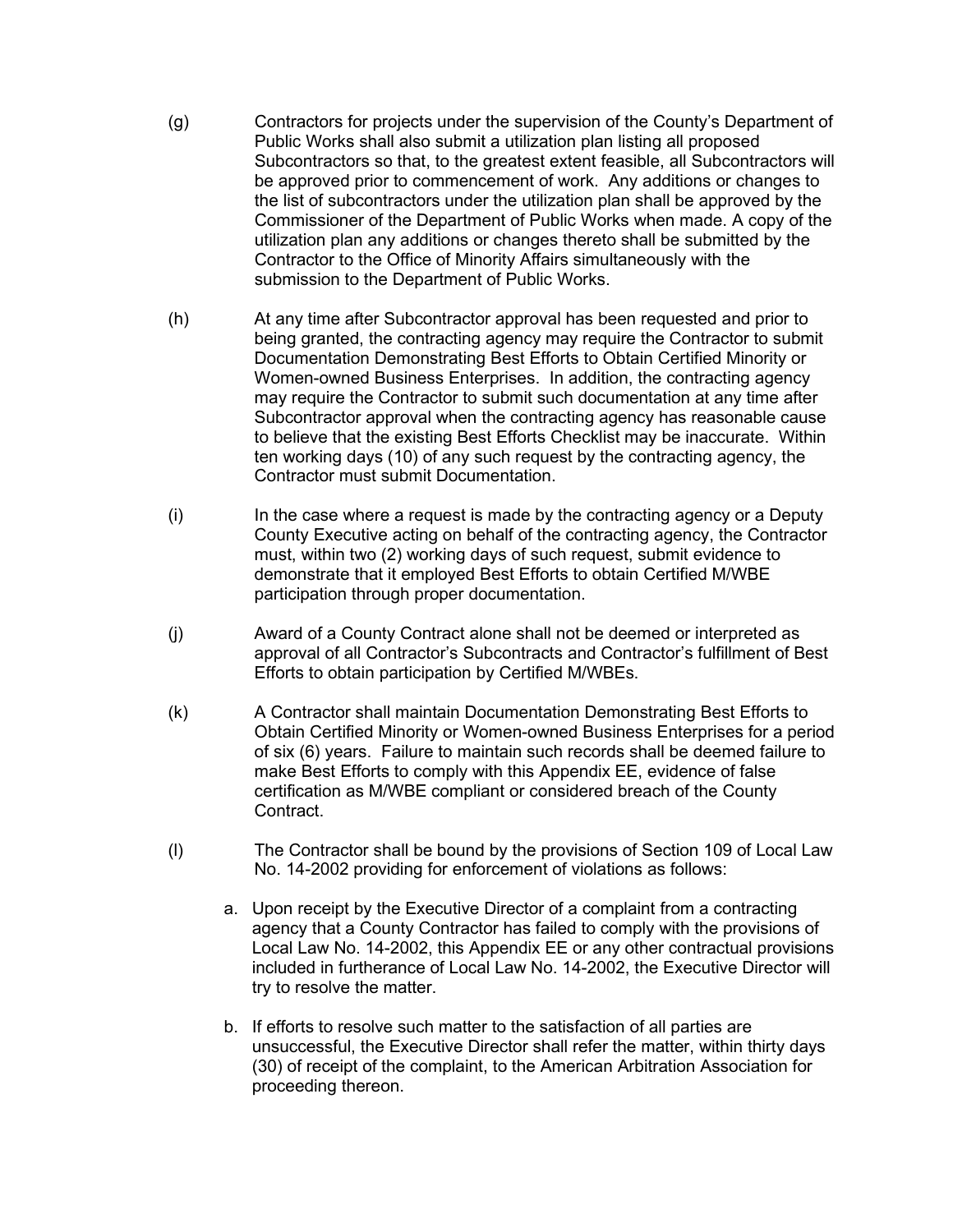c. Upon conclusion of the arbitration proceedings, the arbitrator shall submit to the Executive Director his recommendations regarding the imposition of sanctions, fines or penalties. The Executive Director shall either (i) adopt the recommendation of the arbitrator (ii) determine that no sanctions, fines or penalties should be imposed or (iii) modify the recommendation of the arbitrator, provided that such modification shall not expand upon any sanction recommended or impose any new sanction, or increase the amount of any recommended fine or penalty. The Executive Director, within ten days (10) of receipt of the arbitrators award and recommendations, shall file a determination of such matter and shall cause a copy of such determination to be served upon the respondent by personal service or by certified mail return receipt requested. The award of the arbitrator, and the fines and penalties imposed by the Executive Director, shall be final determinations and may only be vacated or modified as provided in the civil practice law and rules ("CPLR").

(m) The contractor shall provide contracting agency with information regarding all subcontracts awarded under any County Contract, including the amount of compensation paid to each Subcontractor and shall complete all forms provided by the Executive Director or the Department Head relating to subcontractor utilization and efforts to obtain M/WBE participation.

Failure to comply with provisions (a) through (m) above, as ultimately determined by the Executive Director, shall be a material breach of the contract constituting grounds for immediate termination. Once a final determination of failure to comply has been reached by the Executive Director, the determination of whether to terminate a contract shall rest with the Deputy County Executive with oversight responsibility for the contracting agency.

 Provisions (a), (b) and (c) shall not be binding upon Contractors or Subcontractors in the performance of work or the provision of services or any other activity that are unrelated, separate, or distinct from the County Contract as expressed by its terms.

 The requirements of the provisions (a), (b) and (c) shall not apply to any employment or application for employment outside of this County or solicitations or advertisements therefor or any existing programs of affirmative action regarding employment outside of this County and the effect of contract provisions required by these provisions (a), (b) and (c) shall be so limited.

The Contractor shall include provisions (a), (b) and (c) in every Subcontract in such a manner that these provisions shall be binding upon each Subcontractor as to work in connection with the County Contract.

As used in this Appendix EE the term "Best Efforts Checklist" shall mean a list signed by the Contractor, listing the procedures it has undertaken to procure Subcontractors in accordance with this Appendix EE.

As used in this Appendix EE the term "County Contract" shall mean (i) a written agreement or purchase order instrument, providing for a total expenditure in excess of twenty-five thousand dollars (\$25,000), whereby a County contracting agency is committed to expend or does expend funds in return for labor, services, supplies, equipment, materials or any combination of the foregoing, to be performed for, or rendered or furnished to the County; or (ii) a written agreement in excess of one hundred thousand dollars (\$100,000), whereby a County contracting agency is committed to expend or does expend funds for the acquisition,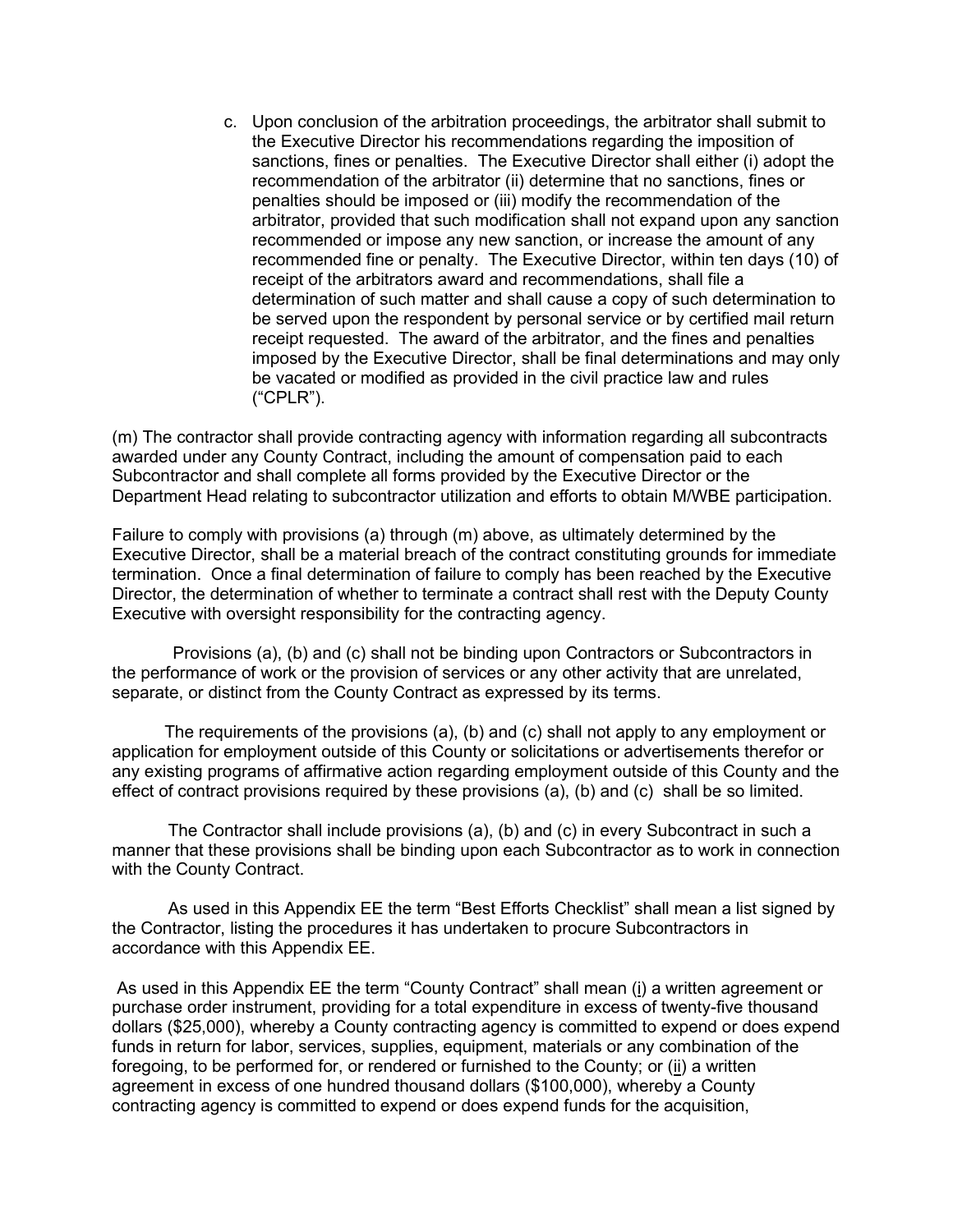construction, demolition, replacement, major repair or renovation of real property and improvements thereon. However, the term "County Contract" does not include agreements or orders for the following services: banking services, insurance policies or contracts, or contracts with a County contracting agency for the sale of bonds, notes or other securities.

As used in this Appendix EE the term "County Contractor" means an individual, business enterprise, including sole proprietorship, partnership, corporation, not-for-profit corporation, or any other person or entity other than the County, whether a contractor, licensor, licensee or any other party, that is (i) a party to a County Contract, (ii) a bidder in connection with the award of a County Contract, or (iii) a proposed party to a County Contract, but shall not include any Subcontractor.

As used in this Appendix EE the term "County Contractor" shall mean a person or firm who will manage and be responsible for an entire contracted project.

As used in this Appendix EE "Documentation Demonstrating Best Efforts to Obtain Certified Minority or Women-owned Business Enterprises" shall include, but is not limited to the following:

- a. Proof of having advertised for bids, where appropriate, in minority publications, trade newspapers/notices and magazines, trade and union publications, and publications of general circulation in Nassau County and surrounding areas or having verbally solicited M/WBEs whom the County Contractor reasonably believed might have the qualifications to do the work. A copy of the advertisement, if used, shall be included to demonstrate that it contained language indicating that the County Contractor welcomed bids and quotes from M/WBE Subcontractors. In addition, proof of the date(s) any such advertisements appeared must be included in the Best Effort Documentation. If verbal solicitation is used, a County Contractor's affidavit with a notary's signature and stamp shall be required as part of the documentation.
- b. Proof of having provided reasonable time for M/WBE Subcontractors to respond to bid opportunities according to industry norms and standards. A chart outlining the schedule/time frame used to obtain bids from M/WBEs is suggested to be included with the Best Effort Documentation
- c. Proof or affidavit of follow-up of telephone calls with potential M/WBE subcontractors encouraging their participation. Telephone logs indicating such action can be included with the Best Effort Documentation
- d. Proof or affidavit that M/WBE Subcontractors were allowed to review bid specifications, blueprints and all other bid/RFP related items at no charge to the M/WBEs, other than reasonable documentation costs incurred by the County Contractor that are passed onto the M/WBE.
- e. Proof or affidavit that sufficient time prior to making award was allowed for M/WBEs to participate effectively, to the extent practicable given the timeframe of the County Contract.
- f. Proof or affidavit that negotiations were held in good faith with interested M/WBEs, and that M/WBEs were not rejected as unqualified or unacceptable without sound business reasons based on (1) a thorough investigation of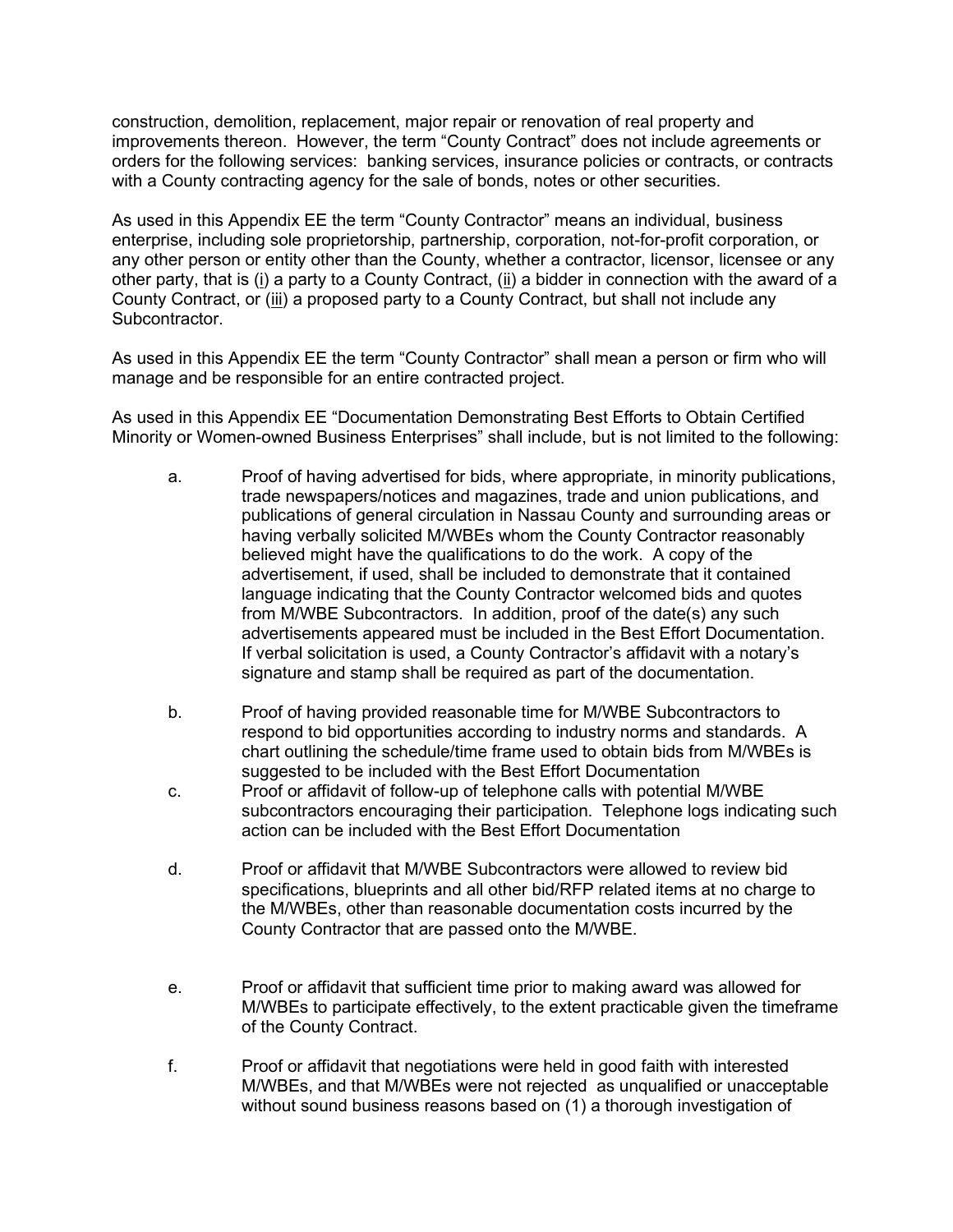M/WBE qualifications and capabilities reviewed against industry custom and standards and (2) cost of performance The basis for rejecting any M/WBE deemed unqualified by the County Contractor shall be included in the Best Effort Documentation

g. If an M/WBE is rejected based on cost, the County Contractor must submit a list of all sub-bidders for each item of work solicited and their bid prices for the work.

h. The conditions of performance expected of Subcontractors by the County Contractor must also be included with the Best Effort Documentation

i. County Contractors may include any other type of documentation they feel necessary to further demonstrate their Best Efforts regarding their bid documents.

As used in this Appendix EE the term "Executive Director" shall mean the Executive Director of the Nassau County Office of Minority Affairs; provided, however, that Executive Director shall include a designee of the Executive Director except in the case of final determinations issued pursuant to Section (a) through (l) of these rules.

As used in this Appendix EE the term "Subcontract" shall mean an agreement consisting of part or parts of the contracted work of the County Contractor.

As used in this Appendix EE, the term "Subcontractor" shall mean a person or firm who performs part or parts of the contracted work of a prime contractor providing services, including construction services, to the County pursuant to a county contract. Subcontractor shall include a person or firm that provides labor, professional or other services, materials or supplies to a prime contractor that are necessary for the prime contractor to fulfill its obligations to provide services to the County pursuant to a county contract. Subcontractor shall not include a supplier of materials to a contractor who has contracted to provide goods but no services to the County, nor a supplier of incidental materials to a contractor, such as office supplies, tools and other items of nominal cost that are utilized in the performance of a service contract.

 Provisions requiring contractors to retain or submit documentation of best efforts to utilize certified subcontractors and requiring Department head approval prior to subcontracting shall not apply to inter-governmental agreements. In addition, the tracking of expenditures of County dollars by not-for-profit corporations, other municipalities, States, or the federal government is not required.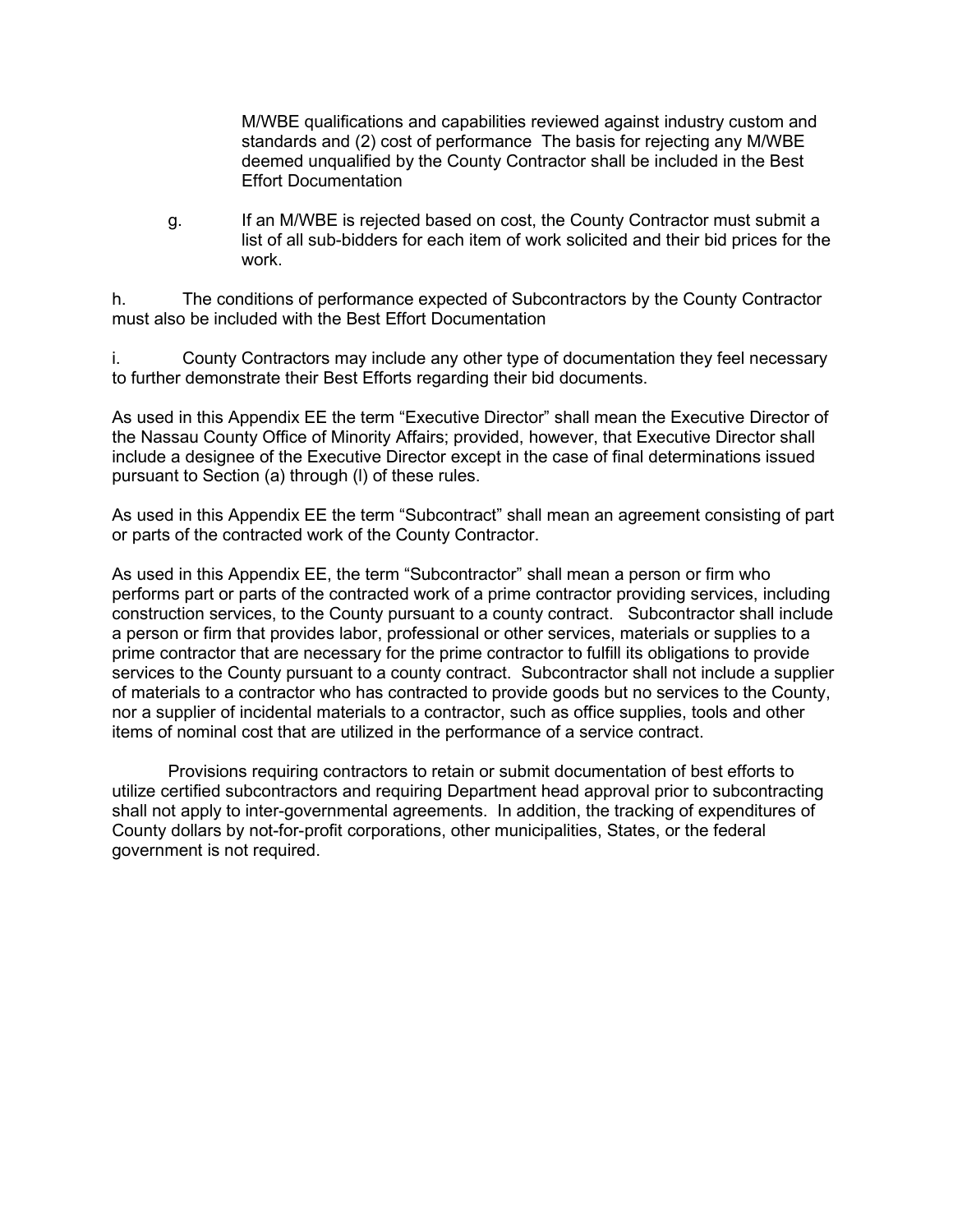Contract Appendix L Certificate of Compliance

In compliance with Local Law 1-2006, as amended, the Proposer/Bidder hereby certifies the following:

1. The chief executive officer of the Proposer/Bidder is:

| (Name)             |  |
|--------------------|--|
| (Address)          |  |
| (Telephone Number) |  |

- 2. The Proposer/Bidder agrees to comply with the requirements of the Nassau County Living Wage Law, and with all applicable federal, state and local laws.
- 3. In the past five years, Proposer/Bidder \_\_\_\_\_ has \_\_\_\_\_ has not been found by a court or a government agency to have violated federal, state, or local laws regulating payment of wages or benefits, labor relations, or occupational safety and health. If a violation has been assessed by the Proposer/Bidder, describe below:



4. In the past five years, an administrative proceeding, investigation, or government bodyinitiated judicial action has based has not been commenced against or relating to the Proposer/Bidder in connection with federal, state, or local laws regulating payment of wages or benefits, labor relations, or occupational safety and health. If such a proceeding, action, or investigation has been commenced, describe below:

 $\_$  , and the set of the set of the set of the set of the set of the set of the set of the set of the set of the set of the set of the set of the set of the set of the set of the set of the set of the set of the set of th